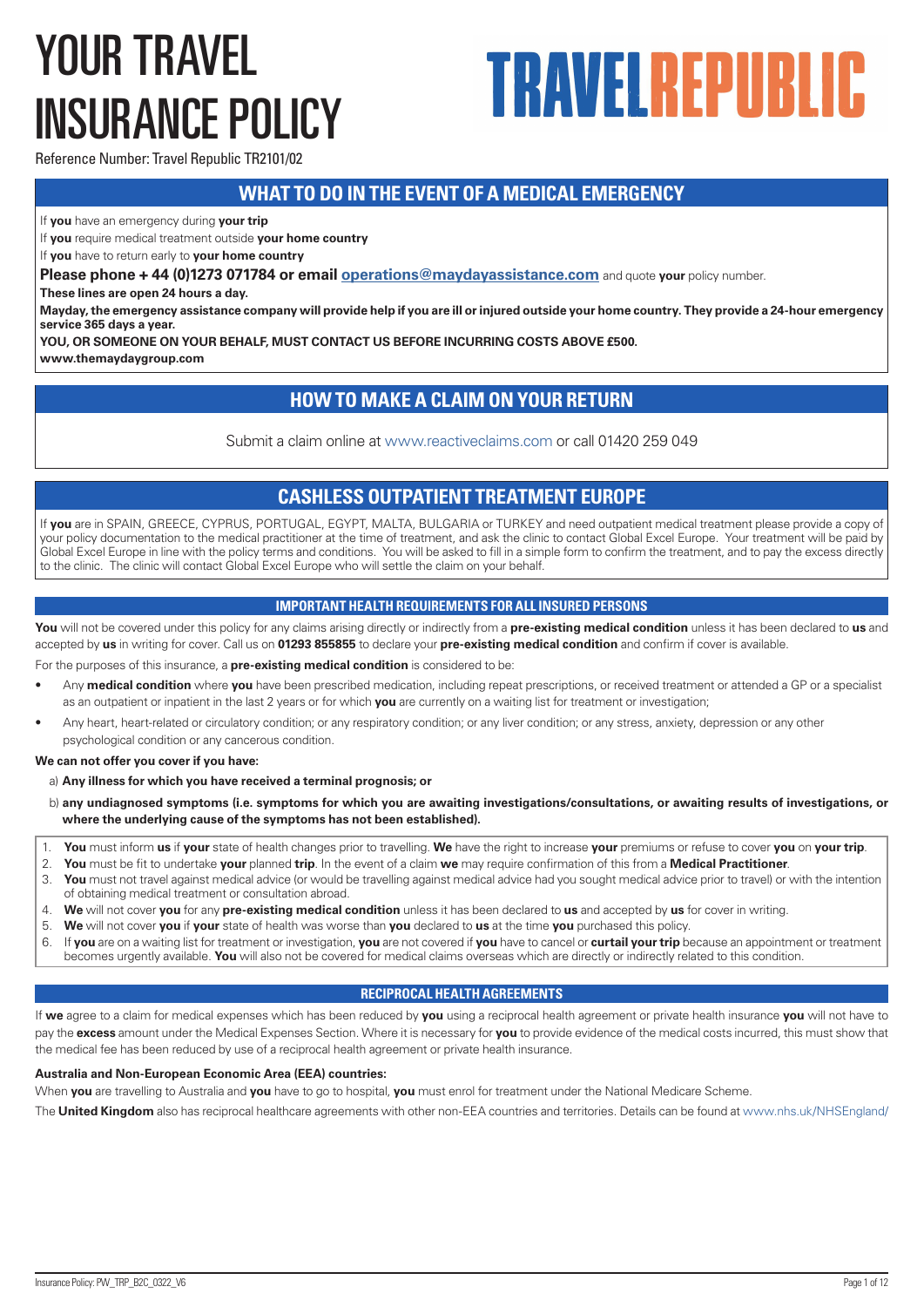| <b>CONTENTS</b>                                                                                                                                                                                                                     |      |                                             |      |  |
|-------------------------------------------------------------------------------------------------------------------------------------------------------------------------------------------------------------------------------------|------|---------------------------------------------|------|--|
| <b>Section</b>                                                                                                                                                                                                                      | Page | <b>Section</b>                              | Page |  |
| What to do in the Event of a Medical Emergency.                                                                                                                                                                                     |      | <b>Cancellation And Curtailment</b>         |      |  |
| Outpatient Treatment                                                                                                                                                                                                                |      | Emergency Medical and Repatriation Expenses |      |  |
| How to Make a Claim On Your return                                                                                                                                                                                                  |      | Hospital Benefit                            |      |  |
|                                                                                                                                                                                                                                     |      |                                             |      |  |
| Reciprocal Health Agreements                                                                                                                                                                                                        |      |                                             |      |  |
|                                                                                                                                                                                                                                     |      | Loss Of Passport                            |      |  |
| Travel Republic                                                                                                                                                                                                                     |      | Travel Delay And Abandonment                |      |  |
| The Insurers                                                                                                                                                                                                                        |      | Missed Departure                            |      |  |
|                                                                                                                                                                                                                                     |      |                                             |      |  |
| Eligibility Criteria                                                                                                                                                                                                                |      |                                             |      |  |
|                                                                                                                                                                                                                                     |      | Legal Expenses                              |      |  |
| Trip Duration Limits                                                                                                                                                                                                                |      | Optional Additional Cover                   |      |  |
| Geographical Locations <b>Example 20</b> Second 20 and 20 and 20 and 20 and 20 and 20 and 20 and 20 and 20 and 20 and 20 and 20 and 20 and 20 and 20 and 20 and 20 and 20 and 20 and 20 and 20 and 20 and 20 and 20 and 20 and 20 a |      | Optional Excess Waiver                      |      |  |
| Pregnancy & Childbirth                                                                                                                                                                                                              |      |                                             |      |  |
| Cover                                                                                                                                                                                                                               |      |                                             |      |  |
| Your Premium                                                                                                                                                                                                                        |      | Optional Cruise Upgrade                     |      |  |
| Your Duty Of Disclosure                                                                                                                                                                                                             |      |                                             |      |  |
| Annual Multi-Trip Renewal                                                                                                                                                                                                           |      | Winter Sports Cancellation Or Curtailment   | .10  |  |
| Fraud                                                                                                                                                                                                                               |      | Skis, Ski Equipment And Ski Pass            | 10   |  |
| Complaints.                                                                                                                                                                                                                         |      | Piste Closure                               | .10  |  |
| Financial Services Compensation Scheme                                                                                                                                                                                              |      | Avalanche Or Landslide                      | .10  |  |
| Privacy Notice                                                                                                                                                                                                                      |      | Ski Hire                                    | 10   |  |
| Meaning Of Words. The Contract of Words and Contract of Words and Contract of Words and Contract of Words and Contract of Texas and Contract of Texas and Contract of Texas and Contract of Texas and Contract of Texas and Co      |      |                                             | 10   |  |
| Your Cover                                                                                                                                                                                                                          |      |                                             |      |  |
| Travel Cover <b>Example 20</b> Section 20 and 20 Section 20 and 20 Section 20 and 20 Section 20 and 20 Section 20 and 20 Section 20 and 20 Section 20 and 20 Section 20 and 20 Section 20 and 20 Section 20 and 20 Section 20 and 2 |      |                                             |      |  |
|                                                                                                                                                                                                                                     |      | <b>SUMMARY OF COVER</b>                     |      |  |

|                                                              | <b>Essential Cover</b>                                              |                                          | <b>Super Cover</b>                                                  |                                          | <b>Super Plus Cover</b>                                             |                                          |
|--------------------------------------------------------------|---------------------------------------------------------------------|------------------------------------------|---------------------------------------------------------------------|------------------------------------------|---------------------------------------------------------------------|------------------------------------------|
| Cover<br>Per person unless otherwise shown.                  | Limits up to                                                        | <b>Excess</b><br>per person<br>per claim | Limits up to                                                        | <b>Excess</b><br>per person<br>per claim | Limits up to                                                        | <b>Excess</b><br>per person<br>per claim |
| <b>Cancellation and Curtailment</b>                          | £1.000                                                              | £130                                     | £2.000                                                              | £110                                     | £5.000                                                              | £100                                     |
| Emergency Medical and Repatriation Expenses*                 | £3,000,000                                                          | £130                                     | £5,000,000                                                          | £110                                     | £10,000,000                                                         | £100                                     |
| <b>Emergency Dental Treatment</b>                            | £250                                                                | £130                                     | £250                                                                | £110                                     | £500                                                                | £100                                     |
| <b>Hospital Benefit</b>                                      | £25 per complete 24 hours of<br>impatient treatment<br>(up to £500) | Nil                                      | £25 per complete 24 hours of<br>impatient treatment<br>(up to £500) | Nil                                      | £25 per complete 24 hours of<br>impatient treatment<br>(up to £500) | Nil                                      |
| Personal Possessions and Baggage                             | £750                                                                |                                          | £1,000                                                              |                                          | £2,000                                                              |                                          |
| • Single Item Limit                                          | £100                                                                | £130                                     | £150                                                                | £110                                     | £300                                                                | £100                                     |
| • Valuables Limit                                            | £100                                                                |                                          | £150                                                                |                                          | £300                                                                |                                          |
| • Delayed Baggage                                            | £50 for each full 12 hour delay<br>(Max £100)                       | Nil                                      | £75 for each full 12 hour delay<br>(Max £100)                       | Nil                                      | £75 for each full 12 hour delay<br>(Max £100)                       | Nil                                      |
| $\bullet$ Cash Limit                                         | £100                                                                | £130                                     | £100                                                                | £110                                     | £200                                                                | £100                                     |
| Loss of Passport                                             | £150                                                                | £130                                     | £150                                                                | £110                                     | £250                                                                | £100                                     |
| <b>Travel Delay - Benefit</b>                                | £10 for each full 12 hour delay<br>(Max £100)                       | Nil                                      | £20 for each full 12 hour delay<br>(Max £200)                       | Nil                                      | £20 for each full 12 hour delay<br>(Max £200)                       | Nil                                      |
| • Abandonment                                                | £1.000                                                              | £130                                     | £2,000                                                              | £110                                     | £5,000                                                              | £100                                     |
| <b>Missed Departure</b>                                      | £500                                                                | £130                                     | £750                                                                | £110                                     | £1,000                                                              | £100                                     |
| Personal Accident • Permanent Total Disablement **           | £10,000                                                             | Nil                                      | £10,000                                                             | Nil                                      | £25,000                                                             | Nil                                      |
| • Loss of Limb(s) / Eye(s) $**$                              | £10.000                                                             | Nil                                      | £10,000                                                             | Nil                                      | £25.000                                                             | Nil                                      |
| • Death                                                      | £10,000                                                             | Nil                                      | £10,000                                                             | Nil                                      | £25,000                                                             | Nil                                      |
| • Death if the Insured Person is<br>aged under 16 or over 75 | £1,000                                                              | Nil                                      | £2,500                                                              | Nil                                      | £2.500                                                              | Nil                                      |
| <b>Personal Liability</b>                                    | $£1,000,000$ per policy                                             | £200                                     | £2,000,000 per policy                                               | £200                                     | £2,000,000 per policy                                               | £200                                     |
| Legal Expenses                                               | £25,000 per policy                                                  | £130                                     | £25,000 per policy                                                  | £110                                     | £25,000 per policy                                                  | £100                                     |
| <b>Optional Winter Sports Cover</b>                          |                                                                     |                                          |                                                                     |                                          |                                                                     |                                          |
| Loss or damage to ski equipment (owned)                      | £500                                                                | £130                                     | £500                                                                | £110                                     | £1.000                                                              | £100                                     |
| • Single Item Limit                                          | £250                                                                | <b>NA</b>                                | £250                                                                | <b>NA</b>                                | £500                                                                | <b>NA</b>                                |
| Loss or damage to ski equipment (hired)                      | £250                                                                | £130                                     | £250                                                                | £110                                     | £300                                                                | £100                                     |
| Ski Hire                                                     | £20 per complete 24 hours<br>(Max £200)                             | Nil                                      | £20 per complete 24 hours<br>(Max £200)                             | Nil                                      | £20 per complete 24 hours<br>(Max £500)                             | Nil                                      |
| l Ski Pack                                                   | £75 per complete 24 hours<br>(Max £300)                             | Nil                                      | £75 per complete 24 hours<br>(Max £300)                             | Nil                                      | £75 per complete 24 hours<br>(Max £450)                             | Nil                                      |
| Piste Closure                                                | £20 per complete 24 hours<br>(Max£200)                              | Nil                                      | £20 per complete 24 hours<br>(Max £200)                             | Nil                                      | £20 per complete 24 hours<br>(Max £400)                             | Nil                                      |
| Delay due to avalanche or landslide                          | £25 per complete 24 hours<br>(Max £250)                             | Nil                                      | £25 per complete 24 hours<br>(Max £250)                             | Nil                                      | £25 per complete 24 hours<br>(MaxE250)                              | Nil                                      |

**\* Emergency Medical and Repatriation Expenses** - For travel to the United States of America **we** will only pay for necessary emergency medical treatment, surgical, hospital, ambulance and nursing fees and charges. This means costs that are incurred for approved, eligible medical services or supplies up to 150% of the published medical rates for the same or similar treatment as payable by US Medicare. **\*\*** Only applicable if over 16 or under 75.

Limits stated are on a per claim basis and are not cumulative across the period of insurance, unless otherwise stated.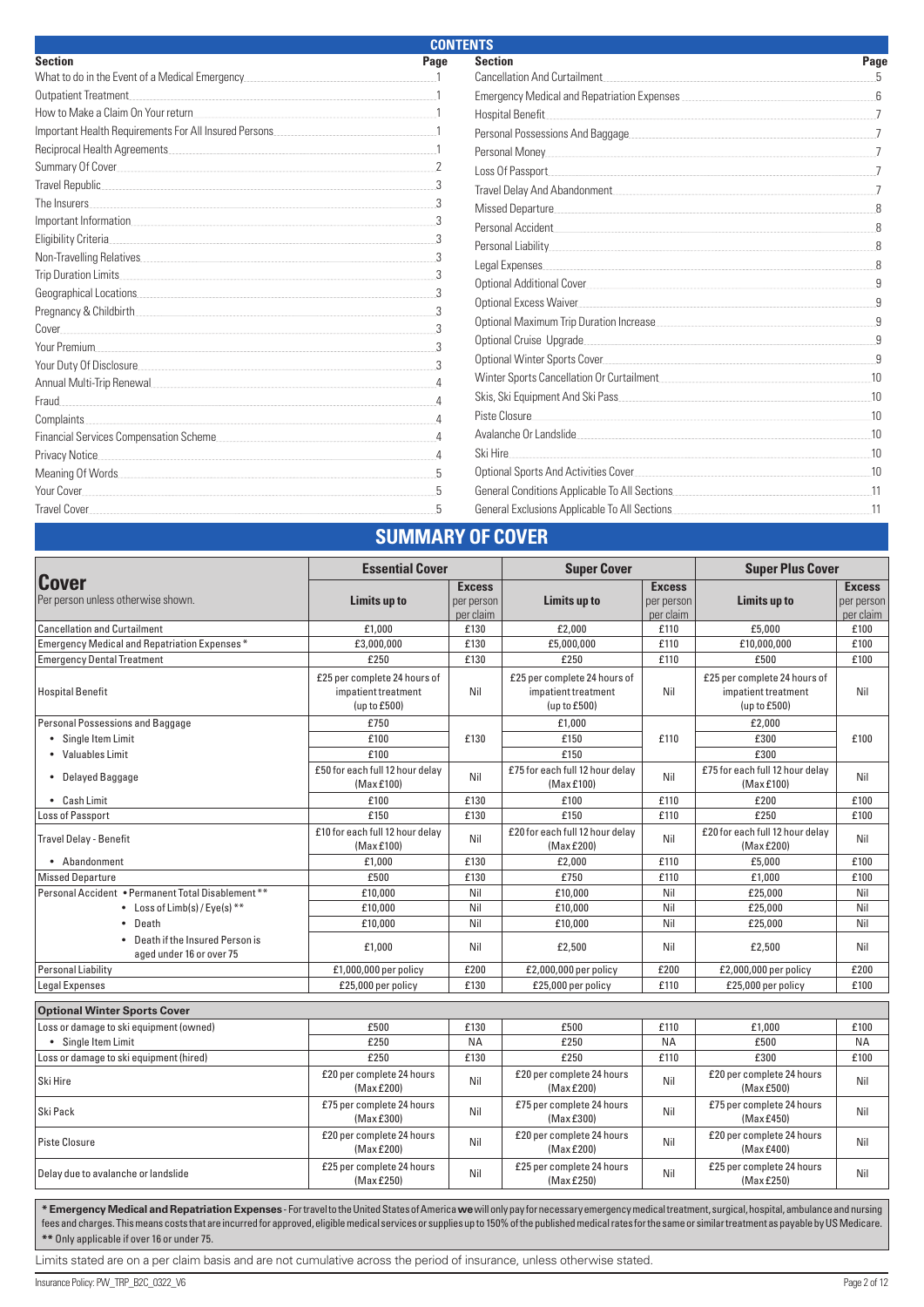#### **TRAVEL REPUBLIC**

This policy has been arranged by Travel Republic which is an appointed representative of Rock Insurance Services Limited (ROCK). Rock Insurance Services Limited is authorised and regulated by the Financial Conduct Authority (FCA). ROCK's FCA registration number is 300317. You can check the regulatory status of ROCK by visiting http://www.fca.org.uk/register or by telephoning 0800 111 6768. ROCK is the administrator of this policy

and has brought together a number of different insurers to provide the following benefits.

#### **THE INSURERS**

The insurer details provided below can be checked on the Financial Services Register by visiting: www.fca.org.uk or contacting the Financial Conduct Authority on 0800 111 6768.

#### **INSURER DETAILS**

This insurance is underwritten by Insurance Company `Euroins' AD authorised and regulated by the Bulgarian Financial Supervision Commission. Deemed authorised by the Prudential Regulation Authority. Subject to regulation by the Financial Conduct Authority and limited regulation by the Prudential Regulation Authority. Details of the Temporary Permissions Regime, which allows EEA-based firms to operate in the UK for a limited period while seeking full authorisation, are available on the Financial Conduct Authority's website.

# **IMPORTANT INFORMATION**

#### **ELIGIBILITY CRITERIA**

- This policy is only available to residents of the **United Kingdom**.
- Insurance cannot be purchased once **your trip** has commenced and must be purchased whilst in the **United Kingdom**.
- A family policy is for the main **insured person**, his/her spouse, Civil Partner or Common Law Partner, and up to four of their dependent children under 18 years of age (in full-time education and residing with them) or the main **insured person**, his/her spouse, Civil Partner or Common Law Partner and their grandchildren under 18 years of age (in full time education). For annual multi-trip policies, each insured adult can travel independently. All members of the family must live at the same address.
- A couple policy is for 2 adults in a relationship, living at the same address.
- Cover is only provided for **trips** in the **United Kingdom** if **you** have a minimum of two nights' pre-booked and pre-paid accommodation.
- **Your trip** must start and end in the **United Kingdom** and **you** must have a return ticket.
- If **you** are a **United Kingdom** resident living in Northern Ireland and **your** travel itinerary requires **you** to use Republic of Ireland departure/ arrival points, **your** cover will be as if **you** were still travelling from Northern Ireland.

**You** should note that the policy will **NOT** cover **you** if:

- **You** reside outside the **United Kingdom**;
- **You** are over the age of 85 years old when **you** purchase a Single Trip policy;
- **You** are over the age of 79 when **you** purchase an Annual Multi-trip Policy;
- **You** require Winter Sports cover but are over the age of 60, or **you** have not paid the appropriate extra premium;
- You require cover for a Cruise holiday and have not paid the appropriate extra premium;
- **You** are not registered with a General Practitioner in **your home country**.

#### **NON-TRAVELLING RELATIVES**

This policy will NOT cover any claims under Cancellation or **Curtailment** arising directly or indirectly from any **medical condition** known to **you** prior to the start of **your period of insurance**, and before booking **your trip** affecting any **close relative**, **travel companion**, or person **you** are going to stay with on **your trip** if:

- a **terminal prognosis** had been received; or
- if they were on a waiting-list for, or had knowledge of the need for, surgery, inpatient treatment or investigation at any hospital; or if during the 90 days immediately prior to the start of the **period of insurance** they had:
	- required surgery, inpatient treatment or hospital consultations; or
	- required any form of treatment or prescribed medication.

#### **TRIP DURATION LIMITS**

Single Trip Policies: 365 days, if **you** are aged between 66 and 85 years of age **trips** are limited to 31 days.

Annual Multi-trip Policies: Any number of **trips** in the policy year but limited to 31 days per **trip** unless the relevant **trip** extension has been purchased and is detailed on **your certificate of insurance**.

The insurance is only valid if **you** have insured the whole duration of each individual **trip**, as shown on **your certificate of insurance**. The start and finish dates of the **trip** must fall within the 12 month period shown on **your certificate of insurance**. For holidays booked during the 12 month period and that start after the end of the 12 month period, **we** will provide cancellation cover until the policy ends. If **you** have to stay on **your trip** longer because of events which **you** have no control over **we** will extend the **period of insurance**

by up to 30 days, at no extra cost. If the transport **you** are on is hijacked, **we** will automatically provide worldwide cover. The **period of insurance** will continue for up to 12 months without extra charge.

#### **GEOGRAPHICAL LOCATIONS**

#### **Home Country** The **United Kingdom**.

#### **Europe**

Albania, Algeria, Andorra, Armenia, Austria, Azerbaijan, Azores, Balearics, Belarus, Belgium, Bosnia-Herzegovina, Bulgaria, Canary Islands, Corfu, Corsica, Crete, Croatia, Cyprus, Czech Republic, Denmark, Egypt, Eire (Republic of Ireland), Estonia, Faroe Islands, Finland, France, Georgia, Germany, Gibraltar, Greece, Guernsey, Holland (Netherlands), Hungary, Iceland, Isle of Man, Italy, Jersey, Kos (Greek Island), Kosovo, Latvia, Liechtenstein, Lithuania, Luxembourg, Macedonia, Madeira, Malta, Mediterranean Islands, Moldova, Monaco, Montenegro, Morocco, Northern Ireland, Norway, Poland, Portugal, Rhodes, Romania, Russia (West of the Ural Mountains), San Marino, Sardinia, Serbia, Slovakia, Slovenia, Spain, Sweden, Switzerland, Tunisia, Turkey, Ukraine, United Kingdom, Vatican City.

#### **Worldwide, excluding USA, Canada, Caribbean and Mexico**

Anywhere in the world except the United States of America, Canada, the Caribbean and Mexico.

#### **Worldwide, including USA, Canada, Caribbean and Mexico** Anywhere in the world.

#### **Please note:**

No cover is provided for **trips** where **you** have travelled to a specific country or to an area where, prior to **your trip** commencing, the Foreign, Commonwealth and Development Office have advised against all (but essential) travel unless the FCDO advice relates soley to **coronavirus** and **you** have a Single **Trip** European policy.

#### **PREGNANCY & CHILDBIRTH**

Cover under this policy is provided for unforeseen events. In particular, cover is provided under Section 1 for unforeseen **bodily injury** or illness. Pregnancy and childbirth are not considered to be either an illness or injury. Cover is ONLY provided under Sections 1 3, 4 and 5 of this policy for claims arising from **complications of pregnancy and childbirth**. Please make sure **you** read the definition of **complications of pregnancy and childbirth** given under the Meaning of Words.

#### **COVER**

This wording provides full details of all **your** cover.

The policy covers all persons named on the **certificate of insurance** for whom the premium has been paid.

This policy wording contains all possible levels of cover on offer. Sections of cover that apply to **your** policy will depend on **your** choice of cover, upgrade options and the premium **you** have paid and will be shown on **your certificate of insurance**.

If **you** are in any doubt about any aspect of this policy wording please contact **us** using the telephone number on **your certificate of insurance** .

#### **YOUR PREMIUM**

ROCK collects and holds insurance premiums as an agent of the insurer. **We** do not charge a fee for arranging **your** policy. However, administrative fees may be applicable if **you** wish to receive **your** documents by post or **you** require an amendment to **your** policy at a later date.

#### **YOUR DUTY OF DISCLOSURE**

When taking out this policy it is vital that **you** answer any questions honestly and accurately. **You** must not make any misrepresentation because inaccurate answers may result in a claim being declined.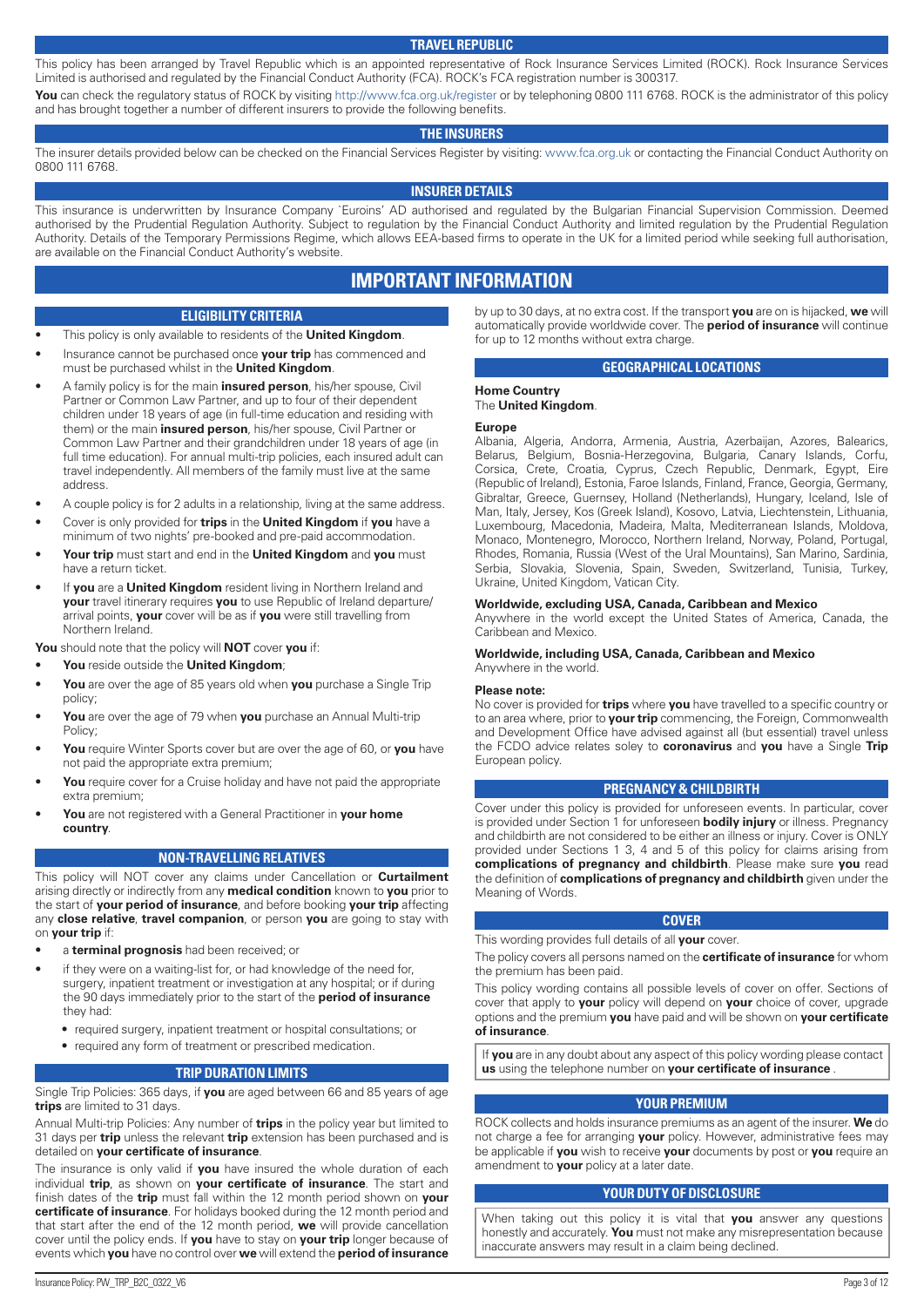### **ANNUAL MULTI-TRIP RENEWAL**

Rock Insurance Services Limited (ROCK) will include **your** annual multi-trip policy into their renewal programme.

To make sure **you** have continuous cover under **your** policy, ROCK will aim to automatically renew (autorenew) **your** policy when it runs out. Each year ROCK will write to **you** before the renewal date of **your** policy, and tell **you** about any changes to the premium or the policy terms and conditions. ROCK will then attempt to collect the renewal premiums from the credit card or debit card used for the purchase of **your** original policy.

There may be occasions where the policy fails to automatically renew. Some examples of this are as follows:

- **You** have insufficient funds in **your** bank account;
- Your credit or debit card details have changed;
- You are no longer eligible for the policy;
- The policy scheme has undergone significant changes.

If one of these situations occur then ROCK will write to tell **you** that they have been unable to automatically renew **your** policy and ask **you** to contact their Customer Services Team.

#### **IMPORTANT NOTES:**

**Your** renewed policy will only be valid when **you** have told ROCK about any changes to **your** policy details and **you** have rescreened any **pre-existing medical conditions**.

ROCK are entitled to assume that **your** details have not changed and **you** have the permission of the card holder unless **you** tell ROCK otherwise. ROCK will tell the relevant processing bank to charge the relevant premium to the debit card or credit card on or before the renewal date.

ROCK will not automatically renew any linked medical endorsement as **your pre-existing medical conditions** may change. **You** should contact ROCK to rescreen at renewal.

**You** should take the opportunity at renewal to review **your** needs. **You** may be able to get the insurance cover **you** want at a better price if **you** shop around. Please bear in mind that it's not just the insurance prices that vary. Even if another insurer is quoting a similar price, the levels of cover and policy benefits they offer may be different. It's important that **you** compare carefully and choose the policy that meets **your** needs.

**You** can tell ROCK about any changes to **your** policy details or opt out of automatic renewal at any time by phoning ROCK on the telephone number

provided on **your** certificate of insurance.

#### **CANCELLATION OF YOUR POLICY**

**We** hope **you** are happy with the cover this policy provides. However, **you** have the right to cancel this policy, should it not meet **your** needs, within 14 days from either the date of purchase or receipt of **your certificate of insurance**, whichever is later, and provided that **you** have not already travelled.

**You** can cancel **your** policy by contacting ROCK on 01293 855802 or by email at admin@rockinsurance.com.

If **you** do decide to cancel the policy during the 14 day cooling off period then **your** premium will be refunded in full, provided no claims have been made or no incidents have occurred that may give rise to a claim. Should **you** decide to cancel after the 14 day cooling off period no refund will be given.

**We** may cancel this policy at any time if **you** have not paid **your** premium or if there is evidence that **you** misled us or attempted to do so. By this **we** mean, if **you** are dishonest or use fraudulent means to benefit under this policy or if **you** give any false declaration or make a deliberate misstatement when applying for this cover or when making or supporting **your** claim.

**We** will contact **you** by email and tell **you** at your last known email address if **we** cancel **your** policy, or by letter if **we** do not hold an email address for **you**.

#### **FRAUD**

Throughout **your** dealings with us **we** expect **you** to act honestly.

If **you** or anyone acting for **you**:

- knowingly provides information to us as part of **your** application for **your** policy that is not true and complete to the best of **your** knowledge and belief,
- makes a fraudulent or exaggerated claim under **your** policy,
- makes a false statement in support of a claim,
- submits a false or forged document in support of a claim.
- makes a claim for any loss or damage caused by **your** wilful act or caused with **your** agreement, knowledge or collusion.

#### Then **we** will:

- prosecute fraudulent claimants,
- make the policy void from the date of the fraudulent act,
- not pay any fraudulent claims,
- be entitled to recover from **you** the amount of any fraudulent claim already paid under **your** policy since the start date,
- not return any premium paid by **you** for the policy,
- inform the police of the circumstances,
- pass **your** details onto fraud prevention agencies,
- place **your** details on to a register of claims through which insurers share claims related information.

#### **COMPLAINTS**

**We** always aim to provide a first class service. However, if **you** have any cause for complaint, please address these in the first instance to:

The Compliance Manager, ROCK Insurance Group, Griffin House, 135 High Street, Crawley, West Sussex RH10 1DQ Email: admin@rockinsurance.com

For complaints about how a claim has been handled **you** should contact:

Reactive Claims Limited

PO Box 353 ALTON GU34 9LE

Email: Complaints@reactiveclaims.com

For complaints about how an assistance case has been handled **you** should contact:

> The Mayday Group, 1 Clifton Mews Clifton Hill **Brighton** BN1 3HR Email: correspondence@themaydaygroup.com

Further details of **our** internal complaint-handling procedures are available on request

If **you** are unhappy with the service provided by an appointed representative the relevant complaint-handling procedure is available on request.

If the appropriate party cannot resolve **your** complaint, **you** may refer **your** complaint to the Financial Ombudsman Service. **You** can ask the Financial Ombudsman Service to review **your** complaint if for any reason **you** are dissatisfied with the final response, or if the appropriate party have not issued their final response within eight weeks from **you** first raising the complaint.

Please note that if **you** do not refer **your** complaint within 6 months, the Financial Ombudsman Service will not have **our** permission to consider **your** complaint and therefore will only be able to do so in very limited circumstances. For example, if it believes that the delay was a result of exceptional circumstances. **You** can contact the Financial Ombudsman Service at:

Financial Ombudsman Service Exchange Tower, Harbour Exchange Square, London E14 9SR Phone: 0800 023 4567 Email: complaint.info@financial-ombudsman.org.uk

ROCK Insurance Group adheres to the Alternative Dispute Resolution Regulations 2015 EU Directive. **You** can access the Online Dispute Resolution Portal here: https://webgate.ec.europa.eu/odr/main/?event=main.about.show

#### **FINANCIAL SERVICES COMPENSATION SCHEME**

**We** are covered by the Financial Services Compensation Scheme (FSCS). If **we** cannot meet our obligations **you** may be entitled to compensation under the scheme. **You** can get more information from the Financial Services Compensation Scheme at www.fscs.org.uk or by calling **0800 678 1100** or **0207 741 4100**.

#### **PRIVACY NOTICE**

Any information that you have given to ROCK will be used for the administration of your policy. The information that you have provided will be shared with the following parties:

- The insurers of the policy, Insurance Company 'Euroins' AD, to obtain a premium if **your** quote requires referral to them. The personal information that will be shared with the insurer at this time will be **your** name, **your** contact details and any medical history as declared to **us** by **you**.
- If **you** purchase a product with ROCK, **your** information will be shared with the insurer of the policy to underwrite **your** policy.
- In the event of a claim **your** personal information will be shared with the insurer and their appointed emergency assistance company and/or claims administrator. Details of these organisations are stated within this policy terms and conditions.
- The Financial Conduct Authority and/or other regulatory/governing bodies for the purposes of compliance monitoring and to prevent and detect fraud.

**We** reserve the right to disclose personally identifiable information in order to comply with the law, applicable regulations and government requests.

**We** also reserve the right to use such information in order to protect our operating systems and integrity as well as other users.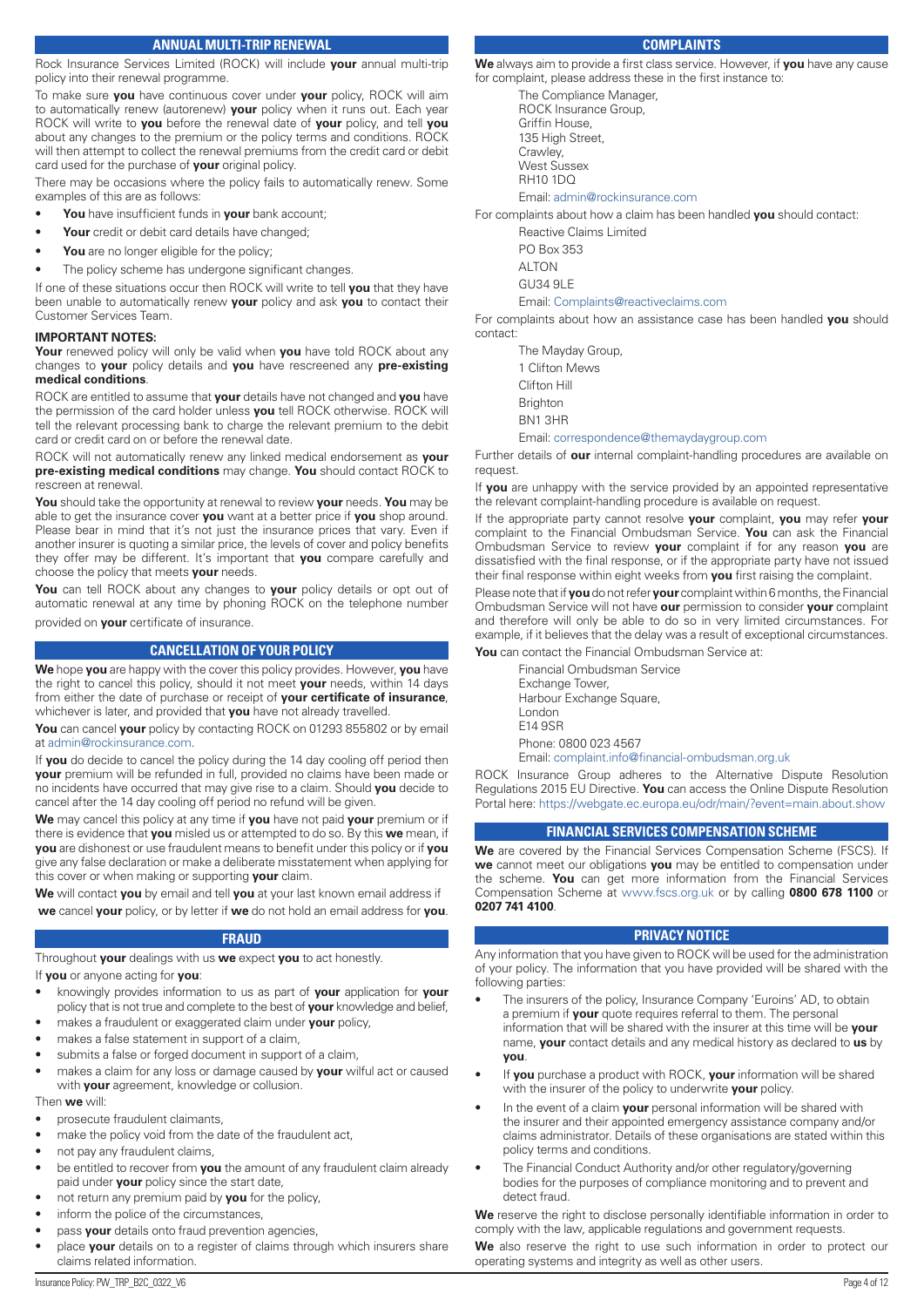Any third parties employed by **us** to process **your** data on **our** behalf are subject to contractual obligations to protect the security of **your** data. These activities are carried out within the UK and European Economic Area (EEA), and outside the EEA. The data protection laws and/or the agreements **we** have entered into with the receiving parties in relation to the processing of data outside the EEA provide a similar level of protection to the laws and/or agreements **we** have entered into within the EEA. **You** are entitled, on request, to a copy of the personal information ROCK holds about **you**, and **you** have other rights in relation to how **we** use **your** data (as set out in ROCK's privacy policy which can be accessed through links on **your certificate of insurance**). Please let **us** know if **you** think any information held about **you** is inaccurate, so that it may be corrected.

#### **MEANING OF WORDS**

The following words and expressions used in this policy shall mean the following wherever they appear in bold within this document:

Act of terrorism: an act including, but not limited to, the use of force or violence and/or the threat thereof, of any person or group(s) of persons, whether acting alone or on behalf of or in connection with any organisation(s) or government(s), committed for political, religious, ideological or ethnic purposes or reasons including the intention to influence any government and/or to put the public, or any section of the public, in fear.

**Bodily injury:** Accidental **bodily injury** caused solely and directly by external, violent and visible means.

**Certificate of insurance:** The document showing details of the cover purchased and naming all **insured persons**.

**Close relative:** Mother, father, sister, brother, wife, husband, partner, son, daughter (including fostered/adopted son or daughter), grandparent, grandchild, parent-in-law, son-in-law, daughter-in-law, sister-in-law, brother-in-law, stepparent, step-child, step-brother, step-sister, or legal guardian.

**Complications of Pregnancy and Childbirth:** Toxaemia, gestational hypertension, pre-eclampsia, ectopic pregnancy, hydatidiform mole (molar pregnancy), retained placenta membrane, placental abruption, hyperemesis gravidarum, placenta praevia, stillbirths, miscarriage, medically necessary emergency Caesarean sections/medically necessary termination and any premature births more than 8 weeks (or 16 weeks in the case of a known multiple pregnancy) prior to the expected delivery date.

**Coronavirus:** Coronavirus disease (COVID-19); severe acute respiratory syndrome coronavirus (SARS-COV-2), any mutation of these or any **epidemic** or **pandemic** virus or **epidemic** or **pandemic** disease.

**Curtail/Curtailment:** Return early to **your home** after the commencement of the **outward journey**.

**Epidemic:** a disease, illness or virus spreading in a certain region or country and which is defined as such by the World Health Organization or Foreign, Commonwealth and Development Office.

**Excess:** The first amount of a claim that **you** must pay as detailed in the travel insurance summary of cover.

**Holiday services**: Pre-booked, pre-paid elements of the **trip** including car hire, airport parking and excursion tickets.

**Home: Your** permanent residence in **your home country**.

**Home country:** The country where **you** are ordinarily permanently resident, pay tax or are registered with a **medical practitioner**.

**Insured person:** Any person named on the **certificate of insurance** for whom the appropriate premium has been paid.

**Loss of limb:** Total loss of use by physical severance at or above the wrist or ankle.

**Loss of sight:** Total and permanent **loss of sight** without expectation of improvement in both eyes when **your** name is added to the Register of Blind Persons on the authority of a qualified ophthalmic specialist; or in one eye when the degree of sight remaining after correction is 3/60 or less on the Snellen Scale.

**Manual work:** Physical labour involving the use of tools or machinery or working at heights of over two metres (nursing and bar-work are not considered to be **manual work**).

**Medical condition:** Any medical or psychological disease, sickness, condition, illness or injury.

**Medical practitioner:** A doctor or specialist who is legally qualified, licensed and registered to practice medicine under the laws of the country in which they practice, excluding **you**, **your travel companion**, a member of **your close relative**, or **your** employee.

**Money:** Cash, postal and **money** orders, travellers' cheques held by **you** for social, domestic and pleasure purposes.

**Outward journey:** The initial journey in conjunction with **your trip** from **your home** in **your home country**.

Pandemic: a disease, illness or virus which is simultaneously transmitted globally and declared as such by the World Health Organization or Foreign, Commonwealth and Development Office.

**Permanent total disablement:** A disablement which prevents **you** from carrying out ANY occupation for a period of 12 months after an accident sustained during **your trip** and which is, at the end of that period, beyond reasonable hope of improvement and where medical evidence confirms that **you** are not capable of undertaking paid work of any and every kind for the rest of **your** life.

**Period of insurance:** The **period of insurance** for all sections except cancellation commences when **you** leave **your home** in **your home country** to start **your trip** and ends when **you** have returned to **your home** in **your home country**. Cancellation cover for a Single Trip policy starts when **you** purchase this insurance or when **you** book **your trip**, whichever is the later. Cancellation cover for Annual Multi-trip policy will not commence until the start date shown on **your certificate of insurance** even if the premium has been paid earlier.

Personal possessions: Suitcases (or other luggage carriers) and their contents taken on **your trip** together with articles worn or carried by **you** for **your** individual use during **your trip**.

**Pre-existing medical condition:** Any **medical condition** where **you** have been prescribed medication, including repeat prescriptions, or received treatment or attended a GP or a specialist as an outpatient or inpatient in the last 2 years or for which **you** are currently on a waiting list for treatment or investigation;

Any any heart, heart-related or circulatory condition; or any respiratory condition; or any liver condition; or any stress, anxiety, depression or any other psychological condition or any cancerous condition.

Public transport: Airline, train, bus, coach, or ferry services, operating to a published timetable on which **you** are a fare-paying passenger or a tour operator's own transport service, or taxi, to join **your** booked travel itinerary.

**Ski equipment:** Skis (including bindings), ski boots, ski poles and snowboards. **Strike or industrial action:** Organised action taken by a group of workers which prevents the supply of goods and/or services on which **your trip** depends.

**Terminal prognosis:** In the opinion of **your** doctor or consultant **your** condition cannot be cured or adequately treated, to the extent that it is predicted to cause a shortened life expectancy.

**Travel Companion:** A person with whom **you** have booked to travel on the same itinerary and without who **your** travel plans would be impossible.

**Trip:** A journey starting and ending in **your home country** within the geographical area specified on **your certificate of insurance** during the **period of insurance**.

**United Kingdom:** England, Scotland, Wales, Northern Ireland, Channel Islands and the Isle of Man except under Geographical Limits where Channel Islands and the Isle of Man are considered to be part of Europe.

**Unattended:** When **you** cannot see and are not close enough to **your** property to prevent unauthorised interference or theft of **your** property unless left in a safety-deposit facility.

**Valuables:** Jewellery, articles made of gold silver or other precious metals, precious or semi-precious stones, watches, binoculars, telescopes, photographic equipment, electronic audio or video equipment and any computer equipment (including software), tablets, furs, or leather clothing (apart from footwear).

#### **You/Your:** Each **insured person** named in the **certificate of insurance**.

**We/Us/Our:** The relevant insurer under each section of this policy.

# **YOUR COVER**

There are conditions and exclusions which apply to individual sections of the policy and general conditions, exclusions and warranties which apply to the whole policy. Please refer to the relevant section and read in conjunction with the General Conditions and General Exclusions.

# **TRAVEL COVER**

#### **CANCELLATION AND CURTAILMENT**

#### *What you are covered for*

**We** will pay **you** up to the amount shown in the summary of cover for the unused portion of **your** travel and accommodation costs that **you** have paid or contracted to pay and **you** suffer a financial loss because **you** cannot get a full refund if **you** cancel before the start of **your trip** or cut **your trip** short and return **home** early during the **period of insurance** because of the following:

- 1. the death, **bodily injury** or illness of **you**, a **close relative**, **your travel companion** or any person **you** have arranged to stay with during **your trip**; or
- 2. **you, your travel companion** or any person **you** have arranged to stay with during **your trip** receiving a diagnosis of **coronavirus** within 14 days of the start of the **trip** or in the case of being admitted to hospital due to **coronavirus** within 28 days of the start of the **trip**;
- **you** being contacted by the NHS Test and Trace system and being told that **you** must self-isolate, within 14 days prior to **your** departure date, including on the date **your trip** is due to commence, or a member of **your** household receiving a positive **coronavirus test** result within 14 days prior to **your** departure date, which means that **you** are required to be selfisolating on the date **your trip** is due to commence;
- 4. **your** booked accommodation being required to close after **you** have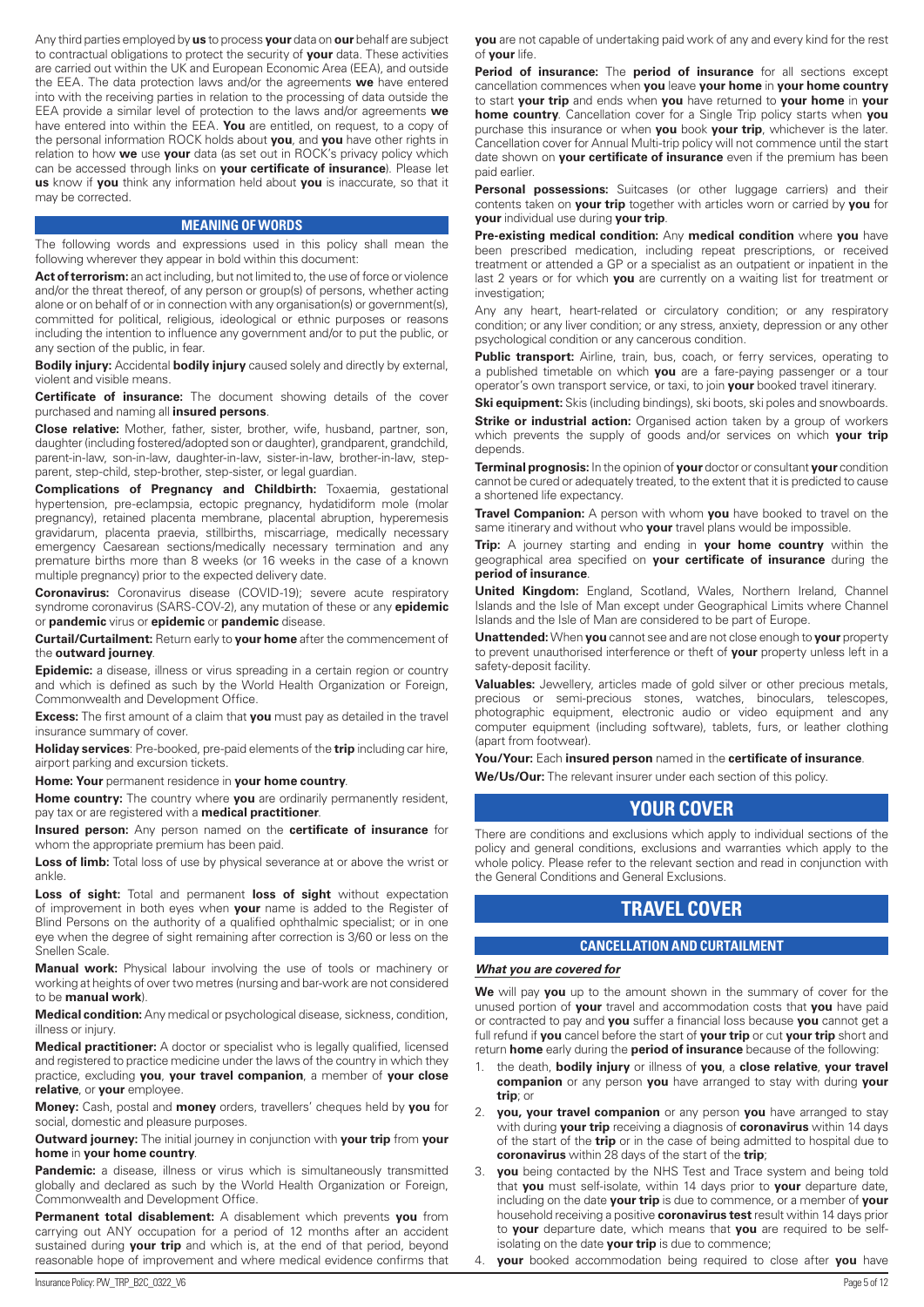checked in at **your** booked accommodation because of **you**, a guest or employee being diagnosed with **coronavirus**;

- 5. **you** or **your travel companion** being denied boarding following either a **coronavirus** diagnosis or receiving a temperature test or other medical test reading which falls outside of the transport provider's terms of travel;
- 6. **you** being called for jury service or as a witness in a Court of Law (but not as an expert witness or where **your** employment would normally require **you** to attend court); or
- 7. **your** redundancy, provided that **you** were working at **your** current place of employment for a minimum of 2 years and that **you** were not aware of any impending redundancy at the time this policy was issued or the **trip** was booked; or
- **your home** being made uninhabitable due to accidental damage, burglary, flooding, storm or fire;
- 9. the police requesting **your** presence following burglary or attempted burglary at **your home**; or
- 10. **you**, or any person **you** intended to travel with, who is a member of the Armed Forces, emergency services, the nursing profession or a government employee being ordered to return to duty.

If **your** cancellation is due to **coronavirus**, and **you** have to cancel because **you** receive a positive **coronavirus** test result before **your** outbound journey, **we** will pay **you** the cost of **your** private **coronavirus** test up to £100 per person to a maximum of £600 per policy.

#### **SPECIAL CONDITIONS**

If **you** fail to notify the travel agent, tour operator, provider of **your coronavirus** test or provider of transport or accommodation as soon as **you** find out it is necessary to cancel the **trip**, the amount **we** will pay will be limited to the cancellation charges that would have otherwise applied.

**You** must give notice as soon as possible to **us** of any circumstances making it necessary for **you** to return **home** and before any arrangements are made for your repatriation.

**We** will only consider cancellation claims due to **coronavirus** that are supported by a test conducted by an approved provider on the Department of Health and Social Care list of providers for "Test To Release" or who meet the DHSC minimum Covid19 requirements and standards. The test must be an approved PCR or Lateral Flow Test with a CE mark.

For claims relating to NHS Test and Trace, **you** must provide evidence of the need to self-isolate from the official NHS Test and Trace app or the NHS COVID-19 app. This should take the form of an email or text message from NHS Test and Trace or an alert from the NHS COVID-19 app.

If **you** are denied boarding as a result of **coronavirus you** must have documented proof of this from the airline.

#### *What you are NOT covered for*

- 1. the **excess** shown in the summary of cover;
- 2. claims for air passenger duty (which can be reclaimed by **you** through **your** travel agent or airline) and any airport tax which is refundable;
- 3. claims where **you** have failed to obtain a medical certificate from a **medical practitioner**, confirming that cancellation or curtailment of the **trip** is medically necessary;
- 4. claims for unused travel costs where **we** have paid or agreed to pay the extra cost of returning **you** to **your** home under the Emergency Medical and Repatriation Expenses section.
- 5. normal pregnancy, without any accompanying **bodily injury**, illness or **complications of pregnancy or childbirth**;
- 6. claims arising directly or indirectly from any **pre-existing medical conditions** unless they have been declared and accepted by **us** in writing for cover;
- 7. any claims arising directly or indirectly from any **medical condition** affecting a non-travelling relative if;
	- a **terminal prognosis** had been received; or

• if they were on a waiting-list for, or had knowledge of the need for, surgery, inpatient treatment or investigation at any hospital; or

if during the 90 days immediately prior to the start of the **period of insurance** they had:

- required surgery, inpatient treatment or hospital consultations; or
- required any form of treatment or prescribed medication.
- 8. claims arising if **you** or **your travel companion** or **close relative** are awaiting results after undertaking a **coronavirus** test at the time this policy was issued;
- 9. costs for **coronavirus** tests required for reentry to the **United Kingdom**;
- 10. any extra charges from the company **you** booked with because of **your**  failure to notify them immediately it was found necessary to cancel;
- 11. claims arising from prohibitive regulations by the government of any country;
- 12. any claims arising from government or Foreign, Commonwealth and Development Office advice warning against all travel, or all but essential travel, for any reason including any **epidemic** or **pandemic**, including but not limited to **coronavirus** disease (COVID-19); severe acute respiratory syndrome **coronavirus** (SARS-COV-2) or any mutation of these;
- 13. costs incurred in obtaining medical information that **we** may require to assess **your** claim, including but not limited to General Practitioner fees;
- 14. travel tickets paid for using any airline mileage reward scheme or other reward points scheme;
- 15. accommodation costs paid for using any timeshare, holiday property bond or other reward points scheme;
- 16. any costs incurred by **you** which are recoverable from a tour operator, **public transport** operator, accommodation provider, **holiday services** provider or any other source, or for which **you** receive or are expected to receive compensation or other assistance;
- 17. any circumstance that could be anticipated at the time **you** booked **your trip**;
- 18. **your** being self-employed or accepting voluntary redundancy;
- 19. any claim resulting from **your** failure to obtain a valid passport and any required visa in time for the booked **trip**;
- 20. **your** disinclination to travel or continue travelling, unless **your** change of travel plans is caused by one of the circumstances listed under **What you are covered for**;
- 21. anything mentioned in the General Exclusions.

#### **EMERGENCY MEDICAL AND REPATRIATION EXPENSES**

#### *What you are covered for*

If, during **your trip, you** become ill, contract **coronavirus** or sustain a **bodily injury we** will pay up to the amount shown in the summary of cover for costs incurred outside **your home country** that have been authorised by the emergency assistance company for:

- 1. emergency medical and surgical treatment in the nearest appropriate hospital, including **medical practitioner** fees, hospital expenses and ambulance costs;
- 2. dental treatment for the relief of pain or difficulty eating only;
- 3. travelling expenses, including those of one relative or friend if it is deemed medically necessary by **us** to be accompanied **home** and **we** do not provide a medical escort or if **you** are a child (under the age of 18) and require an escort **home**;
- 4. the extra cost of returning to **your home.**

In the event of **your** death **we** will pay for:

- 1. the return of **your** body or ashes to **your home country** (but excluding the cost of burial or cremation); or
- 2. up to £3,000 towards the cost of burial or cremation expenses outside the United Kingdom.

#### **SPECIAL CONDITIONS**

This is not a private health insurance policy; private medical treatment is not covered unless authorised specifically by the emergency assistance service. **We** reserve the right to organise a transfer from a private medical facility to a public medical facility where medically appropriate.

If **you** are taken into hospital or **you** think that **you** may have to **curtail** or extend **your trip** because of illness or a **bodily injury**, the emergency assistance company must be told immediately (see important contact numbers). **You** must contact **us** before incurring costs. Costs above £500 not authorised by **us** will not be covered. If **you** are physically unable to contact **us**, someone else must contact **us** on **your** behalf within 48 hours.

For travel to the United States of America **we** will only pay for necessary emergency medical treatment, surgical, hospital, ambulance and nursing fees and charges. This means costs that are incurred for approved, eligible medical services or supplies up to 150% of the published medical rates for the same or similar treatment as payable by US Medicare.

If **you** become ill or sustain a **bodily injury we** have the right to bring **you** back to **your home country**, if the emergency assistance company **medical practitioner** states that **you** can safely travel. If **you** refuse to return **home**, no further costs will be covered.

#### *What you are NOT covered for*

- 1. the **excess** shown in the summary of cover. In the event of an injury occurring during the course of **manual work** the **excess** will be increased to £250;
- 2. costs in excess of £500 which have not been authorised by **us** in advance;
- 3. any treatment, investigations or tests in a private hospital or private clinic unless authorised and agreed by **us**;
- 4. treatment which takes place within **your home country**;
- 5. claims arising directly or indirectly from any **pre-existing medical conditions** unless they have been declared and accepted by **us** in writing for cover;
- 6. any sums which can be recovered by **you** and which are covered under any National Insurance Scheme, Reciprocal Health Arrangement or Private Health Insurance;
- 7. normal pregnancy and/or childbirth, without any accompanying **bodily injury**, illness or **complications of pregnancy or childbirth**;
- 8. costs incurred in obtaining medical information that **we** may require to assess **your** claim, including but not limited to General Practitioner fees;
- any costs incurred after the emergency assistance company medical practitioner states that **you** can safely return to your home country;
- 10. any costs incurred for cosmetic treatment;
- 11 costs incurred for: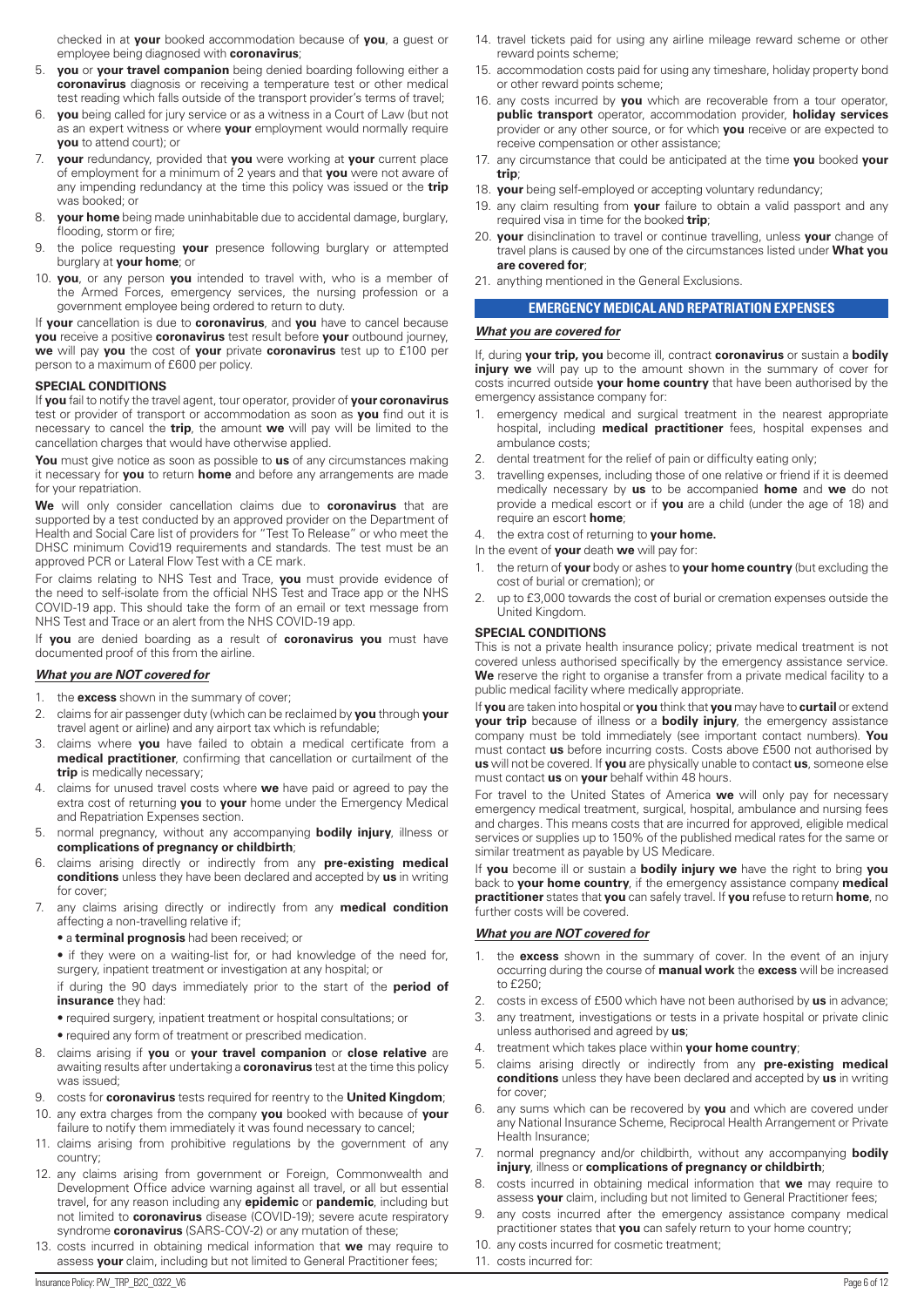- a) surgery or medical treatment which in the opinion of the attending **medical practitioner** and the emergency assistance company **medical practitioner** can be delayed until **your** return to **your home country**;
- b) medication and/or treatment which at the time of departure is known to be required or to be continued outside **your home country**;
- c) preventative treatment which can be delayed until **your** return to **your home country**;
- 12. claims that are not confirmed as medically necessary by the attending **medical practitioner** or the emergency assistance company;
- 13. the cost of any elective (non-emergency) treatment or surgery, including exploratory tests;
- 14. the cost of any treatment not directly related to the illness or **bodily injury**  which necessitated **your** admittance into hospital;
- 15. any additional hospital costs arising from single or private room accommodation unless medically necessary;
- 16. expenses incurred as a result of a tropical disease where **you** have not had the recommended inoculations and/or taken the recommended medication;
- 17. costs that arise more than 12 months after a claim was first notified;
- 18. any claim arising directly or indirectly from **your** participation in any sports or activities not listed under the sports and activities tables or which **you** have not paid the appropriate premium for;
- 19. costs for any reentry requirements including **coronavirus** tests required for return to the **United Kingdom**;
- 20. anything mentioned in the General Exclusions.

### **HOSPITAL BENEFIT**

#### *What you are covered for*

**We** will pay **you** up to the amount shown in the summary of cover should **you** suffer a **bodily injury** or illness during the **period of insurance**, for each full 24 hours that **you** spend as an inpatient in a hospital outside of **your home country**.

#### *What you are NOT covered for*

- 1. the **excess** shown in the summary of cover;
- 2. treatment which takes place within **your home country**;
- 3. claims arising directly or indirectly from any **pre-existing medical conditions** unless they have been declared to **us** and accepted by **us** in writing for cover;
- 4. normal pregnancy and/or childbirth, without any accompanying **bodily injury**, illness or **complications of pregnancy or childbirth**;
- 5. claims that are not confirmed as medically necessary by the attending **medical practitioner** or the emergency assistance company;
- 6. hospitalisation for any elective (non-emergency) treatment or surgery, including exploratory tests;
- 7. hospitalisation for any treatment not directly related to the **medical condition** or **bodily injury** which necessitated **your** initial admittance into hospital:
- 8. hospitalisation as a result of a tropical disease where **you** have not had the recommended inoculations and/or taken the recommended medication;
- 9. anything mentioned in the General Exclusions.

#### **PERSONAL POSSESSIONS AND BAGGAGE**

#### *What you are covered for*

- 1. **We** will pay up to the amount shown in the summary of cover for the value or cost of repair of any of **your** own **personal possessions** (not hired, loaned or entrusted to **you**) which are lost, stolen, damaged or destroyed (after making allowance for wear and tear and depreciation).
- **We** will pay up to the amount shown in the summary of cover for the cost of buying replacement necessities if **your** baggage is delayed in reaching **you** on **your outward journey** for at least 12 hours and **you** have a written report from the carrier to confirm this.

#### **SPECIAL CONDITIONS**

In the event of a claim for a pair or set of articles the maximum amount payable will be limited to the single article limit shown in the summary of cover.

**You** must provide **us** with any receipts, proofs of purchase or documents to support **your** claim as requested.

Within 24 hours of the discovery of the incident **you** must report loss, theft or damage of **personal possessions** to the police or carrier as appropriate. Delayed baggage or **personal possessions** damaged in transit must be reported to the airline before leaving the baggage hall and a Property Irregularity Report (PIR) obtained.

Any amount **we** pay **you** under item 2 will be deducted from **your** claim if **your** baggage proves to be permanently lost and **you** make a claim for lost baggage.

#### *What you are NOT covered for*

- 1. the **excess** shown in the summary of cover;
- 2. **you** not exercising care for the safety and supervision of **your personal possessions**;
- 3. loss, destruction, damage or theft of any items left **unattended** in a public place, or a place to which members of the general public have access;
- 4. the loss, damage or delay in transit of **your personal possessions**, if **you** do not notify the carrier (i.e. airline, shipping company, etc.) and obtain a written report within 24 hours of discovery of the damage or loss;
- 5. loss or theft unless **you** have reported the loss or theft to the nearest police authority within 24 hours of discovery and have obtained a written police report;
- 6. loss, destruction, damage or theft:
	- a) from confiscation or detention by customs or other officials or authorities; b) of valuables not carried in your hand luggage (i.e. carried on or about your person) while in transit;
- 7. sports gear whilst in use;
- 8. bicycles;
- 9. loss due to wear and tear, denting or scratching, moth or vermin;
- 10. breakage of fragile or brittle articles;
- 11. **valuables** stolen from an **unattended** vehicle at any time;
- 12. mobile phones or smart phones;
- 13. **personal possessions** stolen from:
	- a) an **unattended** vehicle, unless it was in the locked glove compartment, or rear boot or luggage area of the vehicle and it is covered so as not to be visible from outside the vehicle, and unless there is evidence of forcible entry;
	- b) an **unattended** vehicle (other than motor caravans) left for any period between the hours of 9pm and 9am;
- 14. any depreciation in value;
- 15. any property more specifically insured or recoverable under any other source;
- 16. the cost of replacement locks;
- 17. anything mentioned in the General Exclusions.

#### **PERSONAL MONEY**

#### *What you are covered for*

**We** will pay **you** up to the amount shown in the summary of cover if **your** own **money** is lost or stolen whilst being carried on **your** person or left in a locked safety deposit box (or equivalent facility).

#### *What you are NOT covered for*

- 1. the **excess** shown in the summary of cover;
- 2. claims arising from **you** not exercising care for the safety and supervision of **your money**;
- 3. loss or theft unless **you** have reported the loss or theft to the nearest police authority within 24 hours of discovery and have obtained a written police report;
- 4. loss or theft of **your money** left **unattended** in a public place, or a place to which members of the general public have access;
- 5. **money** stolen from an **unattended** vehicle;
- 6. any depreciation in value or exchange rates;
- 7. anything mentioned in the General Exclusions.

#### **LOSS OF PASSPORT**

#### *What you are covered for*

**We** will pay up to the amount shown in the summary of cover for:

- 1. the costs in obtaining a replacement passport or travel document (**you** are not covered for the cost of the document itself) to enable **you** to return to **your home country** following accidental loss or theft;
- 2. the costs in obtaining a replacement driving licence or green card following accidental loss or theft.

#### *What you are NOT covered for*

- 1. the **excess** shown in the summary of cover;
- 2. the cost of the passport, travel document, driving licence or green card;
- 3. loss due to delay, detention, confiscation, requisition or damage by customs or other officials or authorities;
- 4. loss or theft unless **you** have reported the loss or theft to the nearest police authority within 24 hours of discovery and have obtained a written police report;
- 5. loss of or theft from an **unattended** vehicle;
- 6. anything mentioned in the General Exclusions.

#### **TRAVEL DELAY AND ABANDONMENT**

This section does not apply to **trips** within **your home country**.

# *What you are covered for*

#### **AIRPORT LOUNGE ACCESS**

If the flight on which **you** are booked to travel is delayed by at least two hours as a result of:

- 1. **strike or industrial action** provided that when this policy was taken out, there was no expectation that the **trip** would be delayed;
- 2. adverse weather conditions;
- 3. mechanical breakdown or technical fault of the aircraft.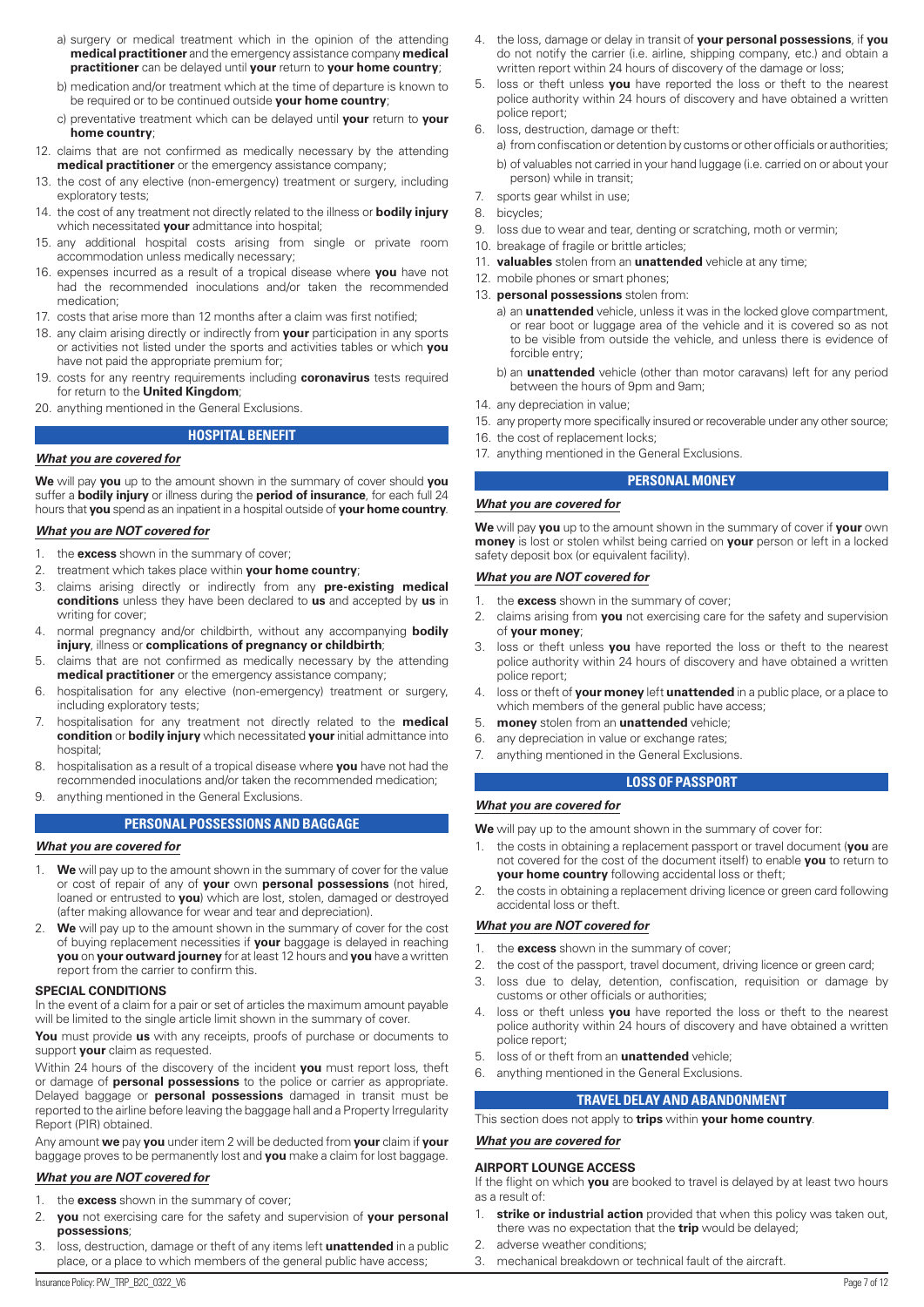**We** will provide access to an airport lounge, where available. Lounge access will become available on the announcement of a minimum two-hour delay, not, for example, two consecutive one-hour delays.

**You** must have access to a mobile device so that **you** can receive an SMS message in order to gain access to the lounge.

To take advantage of this benefit **you** will need to call the 24-hour access phone number: +44 (0)1273 071784.

**You** will need to quote **your** policy number and flight details. If **your** claim is valid **you** will then be sent an SMS message which will give **you** access to an airport lounge for the duration of **your** delay.

There may be occasions when this benefit is unavailable:

- If the lounge is closed when the delay occurs during the night, for instance.
- If the lounge is at full capacity.
- If **you** or another **insured person** fail to meet the lounge terms and conditions such as dress code or minimum age.

#### **TRAVEL DELAY BENEFIT**

If **you** chose not to, or are unable to take advantage of airport lounge access, **we** will pay **you**:

- 1. up to the amount shown in the summary of cover if the international departure of the **public transport** on which **you** are booked to travel is delayed by at least 12 hours; or
- up to the amount shown under the Abandonment section of this policy in the summary of cover if **you** abandon the **trip** after a delay to **your** outward flight, sea crossing, coach or train departure from **your home country** of more than 12 hours beyond the booked departure time;
- as a result of:
	- a) **strike** or **industrial action** provided that when this policy was taken out, there was no expectation that the **trip** would be delayed;
	- b) adverse weather conditions;
	- c) mechanical breakdown or technical fault of the aircraft, coach, train or sea vessel.

#### *What you are NOT covered for*

- 1. the **excess** shown in the summary of cover;
- 2. any claim if **you** have not checked in before the recommended check-in time;
- 3. any claim if **you** have not obtained written confirmation from the carrier stating the duration and the cause of the delay;
- 4. any claims arising from withdrawal from service of the **public transport**  on the orders or recommendation of the Civil Aviation Authority or a Port Authority or similar body in any country;
- 5. any claims for additional travel and accommodation expenses;
- 6. anything mentioned in the General Exclusions.

#### **MISSED DEPARTURE**

#### This section does not apply to **trips** within **your home country**.

#### *What you are covered for*

We will pay up to the amount shown in the summary of cover for necessary travel and accommodation expenses required to reach **your** booked destination, if **you** miss **your** booked departure due to:

- 1. the vehicle **you** are travelling in to reach **your** international departure point breaking down or being involved in an accident; or
- 2. an accident or breakdown happening ahead of **you** on a public road which causes an unexpected delay to the vehicle in which **you** are travelling;
- 3. the **public transport you** are using to reach **your** international departure point being delayed, resulting in **you** arriving too late to commence **your** booked **trip**.

#### *What you are NOT covered for*

- 1. the **excess** shown in the summary of cover;
- 2. claims where **you** have not allowed sufficient time to get to **your** international departure point to catch the booked **public transport**;
- 3. the **public transport** provider's failure unless **you** get a letter from the provider confirming that the service did not run on time;
- 4. the accident or breakdown of **your** vehicle unless **you** get confirmation of the delay from the authority who went to the accident or breakdown affecting the car **you** were travelling in;
- 5. breakdown of any vehicle in which **you** are travelling if the vehicle is owned by **you** and has not been serviced properly and maintained in accordance with manufacturer's instructions;
- 6. any delay caused by a riot, civil commotion, **strike or industrial action** which began or was announced before the start date of **your** policy and the date **your** travel tickets or confirmation of booking were issued;
- 7. anything mentioned in the General Exclusions.

#### **PERSONAL ACCIDENT**

#### *What you are covered for*

Insurance Policy: PW\_TRP\_B2C\_0322\_V6 Page 8 of 12 **We** will pay up to the amount shown in the summary of cover if **you** suffer an

accidental **bodily injury** during the **trip**, which within 12 months is the sole and direct cause of:

- 1. death; 2. **loss of limb**;
- 3. total and permanent **loss of sight** in one or both eyes; or
- 4. **permanent total disablement**.

#### **SPECIAL CONDITIONS**

For persons over 75 or under 16 years of age at the time of the accident the death benefit will be limited to the amount shown on the summary of cover. There will be no cover for **permanent total disablement** or **loss of limb** for persons over 75 or under 16 years of age.

#### *What you are NOT covered for*

- 1. any claims arising directly or indirectly from sickness, illness or disease;
- 2. any injury not caused solely by outward, visible, external means;
- 3. mental or psychological trauma not involving **your bodily injury**;
- 4. any claim arising directly or indirectly from **your** pregnancy;
- 5. any claims under this section not notified to **us** within 12 months of the date of the accident;
- 6. anything mentioned in the General Exclusions.

#### **PERSONAL LIABILITY**

#### *What you are covered for*

We will pay up to the amount shown in the summary of cover (including any legal costs related to the accident agreed by **us**) in costs if **you** become legally liable during **your trip** for an accident that causes:

- a) death or injury to any person.
- b) accidental loss or damage to property that is not owned by any insured person.

**NB**: If **you** are legally responsible for accidental damage to rented accommodation, **we** will pay up to £100,000 for a single incident.

#### **SPECIAL CONDITIONS**

**You** or **your** legal representatives must give **us** written notice immediately **you** receive notice of any prosecution or inquest in connection with any circumstances which may give rise to a claim under this section.

No admission, offer, promise, payment or indemnity should be made by or on **your** behalf without **our** prior written consent.

Every document issued to **you** must be forwarded to **us** immediately upon receipt.

**We** are entitled to take over and conduct in **your** name the defence or settlement of any claim or to prosecute in **your** name for **our** own benefit any claim for indemnity or damages against all other parties.

**We** may at any time pay the sum insured (after deduction of any sums already paid as compensation) or any lesser amount for which such claim(s) can be settled. Once this payment is made **we** will have no further liability for **your** claim.

#### *What you are NOT covered for*

- 1. claims arising from accidental death of or physical injury to **you** or **your close relative**;
- 2. any liability resulting from **your** employment, trade, profession, business or that of **your close relative**;
- 3. **your** responsibility as an employer to anyone employed by **you** or **your close relative** in any trade, business or profession;
- 4. any agreement or contract which adds any liability which would not have existed otherwise;
- 5. any liability arising from **you** or **your close relative** owning or using aircraft, horse-drawn vehicles, motorised or mechanically propelled, assisted vehicles or towed vehicles, boats (other than rowing boats, punts), jet skis, jet bikes or wet bikes, animals (other than horses, domestic dogs or cats), firearms;
- 6. any liability resulting from wilful or malicious acts by **you**;
- 7. accidental injury or loss which has not been caused by **you**;
- 8. any liability resulting from **you** knowingly or unknowingly passing on any sexually transmitted disease to a third party;
- 9. any claim for personal liability which is covered by any other insurance held by **you**;
- 10. any claims arising from the occupation, except temporarily for the purposes of the **trip**, or ownership of any land or building;
- 11. any claim if **you** engage in any activity where this policy states that Personal Liability cover is excluded;
- 12. anything mentioned in the General Exclusions.

# **LEGAL EXPENSES**

#### *What you are covered for*

**We** will pay up to the amount shown in the summary of cover for **legal expenses** to bring a claim for damages or compensation against a third party, if **you** suffer an incident that results in **bodily injury**, death or illness caused by a third party during the trip.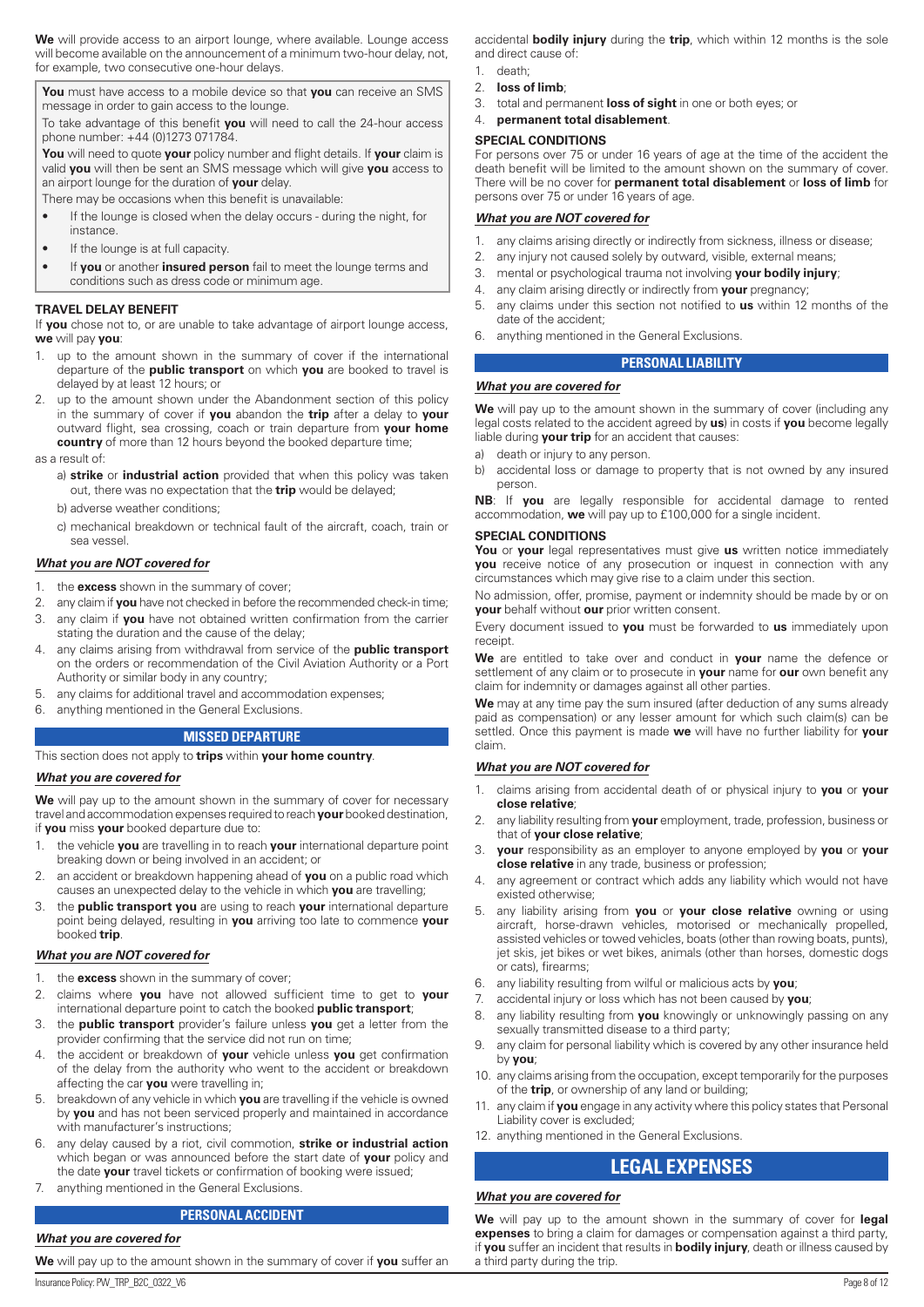The following words and expressions used in this section of the policy shall mean the following wherever they appear in bold:

#### **Legal Expenses:**

fees, expenses and other costs reasonably incurred (as determined by our **legal representative**) by a **legal representative** to pursue a claim or legal proceedings for damages and/or compensation against a third party who has **caused your bodily injury**, death or illness.

costs that **you** are legally liable for following an award of costs by any court or tribunal or an out-of-court settlement made in connection with any claim or legal proceedings.

#### **Legal Representative:**

The solicitor or other suitably qualified person appointed by **us** in accordance with this section of the policy.

#### **SPECIAL CONDITIONS**

Written consent must be obtained from **us** prior to incurring **legal expenses**. This consent will be given if **you** can satisfy **us** that:there are reasonable (as determined by our **legal representative**) grounds for pursing the claim or legal proceedings; and in the opinion of our **legal representative** the prospects of success and of recovering damages/enforcing a judgment is at least 51%.

- All claims or legal proceedings including any appeal against judgement resulting from the same original cause, event, or circumstance, will be regarded as one claim.
- If **you** are successful in any action, any **legal expenses** provided by **us** must be reimbursed to **us**.
- **We** may at **our** discretion assume control at any time of any claim or legal proceedings in **your** name for damages and or compensation from a third party.
- **We** may at **our** discretion offer to settle a claim with **you** instead of initiating or continuing any claim or legal proceedings for damages and or compensation from a third party. Any such settlement will be full and final in respect to the claim.
- **We** may at **our** discretion offer to settle a counter-claim against **you** instead of continuing any claim or legal proceedings for damages and or compensation from a third party.
- Only the costs incurred by a **legal representative** approved or appointed by **us** will be covered.
- **We** shall have complete control over the legal proceedings through **legal representatives we** nominate up to the point where proceedings are issued at which point **you** are free to nominate a suitably qualified person, although **we** do not have to accept them.
- Any **legal representative** will be appointed by **us** to represent **you** according to our standard terms, which may include a Conditional Fee Agreement or a Contingency Fee Agreement.
- **You** must cooperate fully with **us** and the **legal representative** and follow their advice and provide any information and assistance required by them within a reasonable timescale.
- **We** will have direct contact with the **legal representative** and **you** must authorise them to disclose any information or documentation **we** may ask for.
- If **we** ask, **you** must have any legal costs taxed, assessed or audited.

#### *What you are NOT covered for*

- 1. the excess as shown in the summary of cover;
- 2. any claim **we** or our **legal representative**s believe is not likely to be successful or if **we** think the costs of taking action will be more than any award or the prospects of success and of recovering damages/enforcing a judgment is likely to be less than 51%;
- 3. any claim reported to **us** more than 3 months after incident which led to the claim;
- 4. **legal expenses** incurred in the defence against any civil claim or legal proceedings made or brought against **you**;
- 5. **legal expenses** incurred before receiving **our** prior written approval;
- 6. **legal expenses** incurred in connection with any criminal or wilful act committed by **you**;
- 7. **legal expenses** incurred for any claim or legal proceedings brought against: a) a travel agent, tour operator, carrier, insurer or their agent;

b) a holiday accommodation provider;

c) **us**, **you**, or any company or person involved in arranging this policy; d) any person named on this policy;

- 8. fines, compensation or other penalties imposed by a court or other authority;
- legal expenses incurred after you have not accepted an offer from a third party to settle a claim or legal proceeding where the offer is considered by **our legal representative** to be reasonable or **you** not accepting an offer from **us** to settle a claim;
- 10. **legal expenses** which **we** consider to be unreasonable or excessive or unreasonably incurred (as determined by **our legal representative**);
- 11. **legal expenses** incurred in pursuing any claim for compensation against the manufacturer, distributor or supplier of any drug, medication or medicine;
- 12. any claim relating to:an illness which gradually develops and is not caused by a specific or sudden event;
- 13. the driving of a motor vehicle for which **you** had no valid insurance;
- 14. judicial review or coroner's inquest;
- 15. defending **your** legal rights, except for the defence of any counterclaim;
- 16. any claim where **legal expenses** are based directly or indirectly on the amount of compensation awarded and specifically which is capable of being pursued under a Contingency Fee Agreement;
- 17. **legal expenses** incurred in any claim which is capable of being pursued under a Conditional Fee Agreement;
- 18. **legal expenses** incurred if an action is brought in more than one country;
- 19. anything mentioned in the General Exclusions.

# **OPTIONAL ADDITIONAL COVER**

The following sections are only applicable if **you** have paid the appropriate additional premium. Any optional additional cover will be shown on **your certificate of insurance**.

# **OPTIONAL EXCESS WAIVER**

This section of cover is only applicable if **you** have paid the appropriate premium and is noted in **your certificate of insurance**.

The **excess** is reduced to nil except where stated. This benefit must be purchased at the same time as buying **your** policy.

Note: Excess waiver does not apply to:

- a) claims under the Medical & Repatriation section for an injury sustained during the course of manual work, where the **excess** will be increased to  $f250$
- b) claims under the Personal Liability section where the excess is £200.

# **OPTIONAL MAXIMUM TRIP DURATION INCREASE**

Your policy can be extended to increase the maximum trip duration on an annual multi-trip policy from 31 to 62 consecutive days for an additional premium if **you** are under the age of 66.

# **OPTIONAL CRUISE UPGRADE**

Your policy can be extended to cover cruise holidays upon payment of the appropriate extra premium.

# **OPTIONAL WINTER SPORTS COVER**

**If you are an Annual Multi-trip policy holder, you are entitled to 21 days' winter sports cover if you have paid the appropriate additional premium. If you are a Single trip policy holder this upgrade will be shown on your certificate of insurance.**

This policy excludes participating in or practising for certain winter sports and activities. Please ensure that the activity **you** are doing is covered.

This policy will cover **you** when **you** are engaging in the following winter sports on a non-competitive and non-professional basis during **your trip** when **you** have paid the additional winter sports premium (we classify ski instructing as being on a professional basis):

| Snow blading (no jumping tricks)                                                                                                         |  |  |  |
|------------------------------------------------------------------------------------------------------------------------------------------|--|--|--|
| Snow bobbing                                                                                                                             |  |  |  |
| Snow scooting                                                                                                                            |  |  |  |
| Snow shoe walking                                                                                                                        |  |  |  |
| Snow shoeing                                                                                                                             |  |  |  |
| Snow tubing                                                                                                                              |  |  |  |
| Skiing or snowboarding off piste<br>Snow blading                                                                                         |  |  |  |
| Snow boarding on piste                                                                                                                   |  |  |  |
| The following activities will be covered but there will be no cover in respect of<br>any Personal Accident or Personal Liability claims: |  |  |  |
| Snow carting                                                                                                                             |  |  |  |
| Snowmobiling                                                                                                                             |  |  |  |
| Snowmobile safari                                                                                                                        |  |  |  |
| Even if the appropriate winter sports premium has been paid, the following<br>activities will remain excluded:                           |  |  |  |
| Ski or ski bob                                                                                                                           |  |  |  |
| Ski race training                                                                                                                        |  |  |  |
| Ski racing                                                                                                                               |  |  |  |
| Ski randonee                                                                                                                             |  |  |  |
| Ski stunting                                                                                                                             |  |  |  |
| Ski touring                                                                                                                              |  |  |  |
| Ski yawing                                                                                                                               |  |  |  |
|                                                                                                                                          |  |  |  |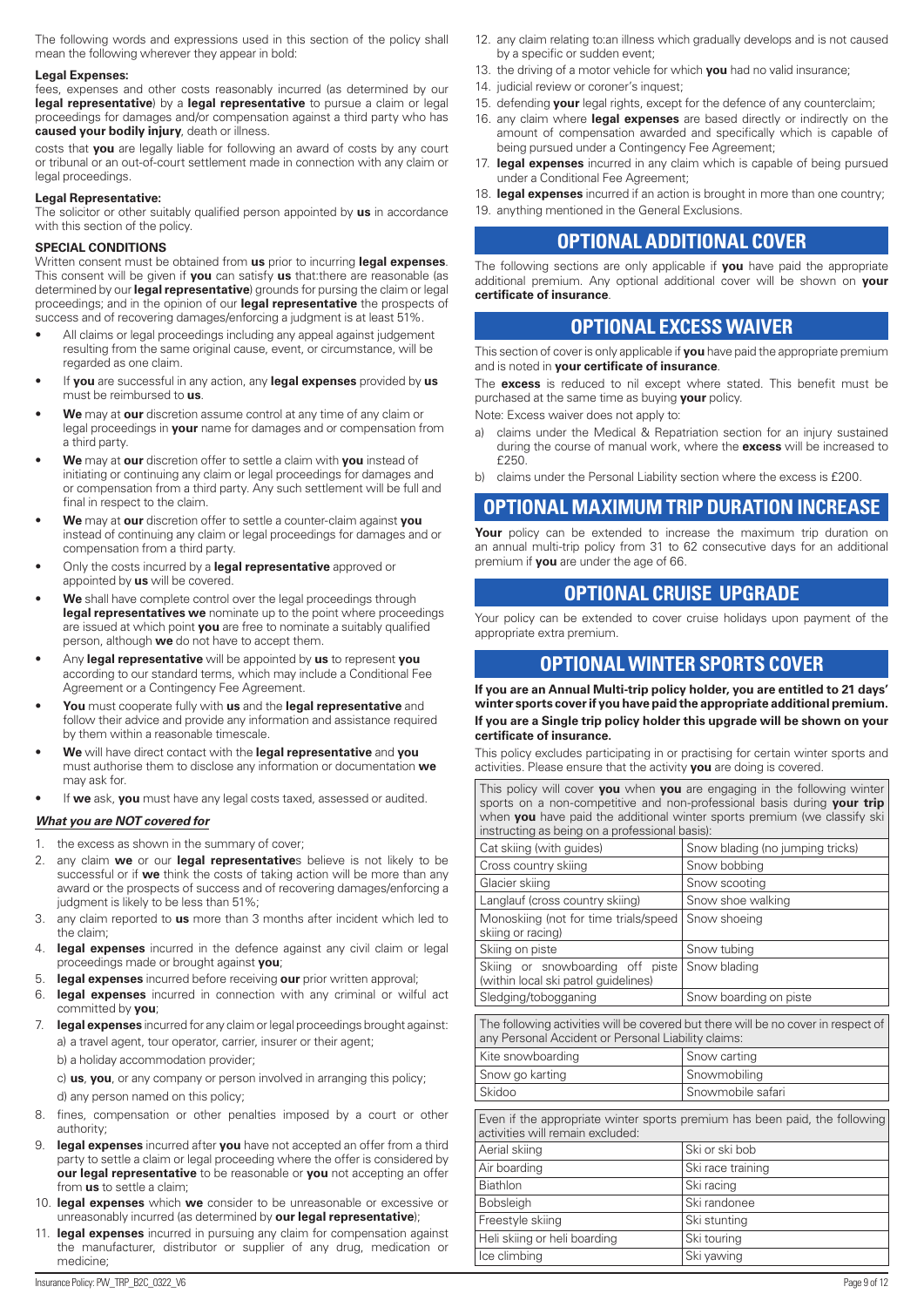| Ice diving                | Skiing/snowboarding off piste               |
|---------------------------|---------------------------------------------|
| Ice fishing by snowmobile | (outside local ski patrol guidelines/       |
| Ice holing                | outside recognised and authorised<br>areas) |
| Ice marathon              |                                             |
| Ice speedway              | Snow biking                                 |
| Nordic skiing             | Snow cat driving                            |
| Paraskiing                | Snow kiting                                 |
| Ski acrobatics/aerials    | Snow parascending                           |
| Ski jumping               | Tandem skiing                               |
| Ski mountaineering        | Use of skeletons                            |

You are not covered when engaging in organised competitions or when skiing against local authority warning or advice.

If **you** are undertaking a pursuit or activity which is not listed in this policy or are in any doubt as to whether cover will apply, please call **our** Travel Helpline as quoted on **your certificate of insurance.**

Benefits under the sections of cover already described are extended to cover winter sports. Please note that all terms, conditions and exclusions (except where these are amended under this upgrade) continue to apply for all sections in respect of winter sports.

#### **WINTER SPORTS CANCELLATION OR CURTAILMENT**

#### *What you are covered for*

If **you** have a valid claim under the Cancellation and **Curtailment** section, in addition to the benefits shown under that section **we** will pay up to the amount shown in the summary of cover for the cost of deposits **you** cannot recover, or payments **you** have made (or contracted to pay) for unused ski pass or ski school fees.

#### *What you are NOT covered for*

- 1. anything mentioned in the exclusions relating to the Cancellation or **Curtailment section;**
- 2. anything mentioned in General Exclusions.

#### **SKIS, SKI EQUIPMENT AND SKI PASS**

#### *What you are covered for*

In addition to the **Personal Possessions** and Baggage section **we** will pay up to the amount shown in the summary of cover if:

- 1. **ski equipment** belonging to or hired by **you** is damaged, stolen, destroyed or lost in the course of a **trip**;
- 2. **your** ski pass that **you** are carrying on **your** person or have left in a safety box is lost, stolen, or damaged in the course of a **trip**.

#### **SPECIAL CONDITIONS**

**Ski equipment** is covered against damage or loss whilst in use, if being used correctly. Skis are covered when locked to a roof rack, which is itself locked to the roof of a vehicle.

**You** must take care of **your ski equipment** and ski pass and must not leave them **unattended** at any time in a place to which the public has access.

#### *What you are NOT covered for*

- 1. anything mentioned in the exclusions relating to the **Personal Possessions**  and Baggage section;
- 2. anything mentioned in the General Exclusions.

#### **PISTE CLOSURE**

#### *What you are covered for*

If during a **trip you** are prevented from skiing at the pre-booked resort for more than 24 consecutive hours, because adverse weather conditions cause a total closure of the lift system (other than baby drags and lifts used for transport within the resort by non-skiers) **we** will pay up to the amount shown in the summary of cover:

- 1. for all travel costs and lift pass charges **you** have to pay to travel to and from a similar area to ski; or
- 2. as a cash benefit payable if no suitable alternative skiing is available.

#### *What you are NOT covered for*

- 1. **trips** in the Northern Hemisphere outside the period commencing 1st December and ending 31st March;
- trips in the Southern Hemisphere outside the period commencing 1st May and ending 30th September;
- 3. anything mentioned in the General Exclusions.

#### **AVALANCHE OR LANDSLIDE**

#### *What you are covered for*

If, following avalanches or landslides, access to and from the ski resort is blocked or scheduled **public transport** services are cancelled or **curtailed we** will pay up to the amount shown in the summary of cover for extra accommodation and

travel expenses to enable **you** to reach an alternative site. Evidence of limited access will be required.

#### *What you are NOT covered for*

Anything mentioned in the General Exclusions.

#### **SKI HIRE**

## *What you are covered for*

If **your ski equipment** is delayed on the **outward journey** of a **trip** for more than 12 hours, then **we** will pay **you** up to the amount shown in the summary of cover for hire of equivalent replacement **ski equipment**.

#### *What you are NOT covered for*

- 1. the loss, damage or delay in transit of **your ski equipment** if **you** do not notify the carrier within 24 hours and obtain a Property Irregularity Report (PIR) or other report confirming the delay;
- 2. anything mentioned in the General Exclusions.

# **OPTIONAL SPORTS AND ACTIVITIES COVER**

Category A sports are automatically covered under **your** policy. Category B, C and D sports will be covered upon payment of an additional premium. Payment for additional categories includes coverage for all preceding categories (e.g. if **you** pay Category D **you** will be covered for A, B and C also) and will be noted on **your certificate of insurance**.

#### **You are not covered for taking part in any sports or activities unless they are listed below.**

Cover for the following activities is included providing it is for non-competitive recreational or amateur purposes only during **your trip**. When participating in **your** activity **you** must ensure that it is adequately supervised and appropriate safety equipment is worn/used at all times.

| <b>Activity</b>                                                                             | <b>Category</b> | <b>Conditions</b>                                                                                                                                                                        |
|---------------------------------------------------------------------------------------------|-----------------|------------------------------------------------------------------------------------------------------------------------------------------------------------------------------------------|
| Abseilina                                                                                   | C               | Must be professionally organised<br>and supervised                                                                                                                                       |
| Aerobics                                                                                    | А               |                                                                                                                                                                                          |
| Archery                                                                                     | А               |                                                                                                                                                                                          |
| Badminton                                                                                   | А               |                                                                                                                                                                                          |
| Banana boating                                                                              | А               |                                                                                                                                                                                          |
| <b>Basketball</b>                                                                           | А               |                                                                                                                                                                                          |
| <b>Bowls</b>                                                                                | А               |                                                                                                                                                                                          |
| Bungee Jump                                                                                 | B               | No Personal Accident cover                                                                                                                                                               |
| Camel/Elephant Riding                                                                       | B               |                                                                                                                                                                                          |
| Camogie                                                                                     | B               |                                                                                                                                                                                          |
| Canyoning                                                                                   | D               |                                                                                                                                                                                          |
| Cricket                                                                                     | А               |                                                                                                                                                                                          |
| Cycling                                                                                     | А               | No Tours. No Personal Liability<br>cover                                                                                                                                                 |
| Cycle touring                                                                               | C               |                                                                                                                                                                                          |
| Deep Sea Fishing                                                                            | B               |                                                                                                                                                                                          |
| Dog Sledging                                                                                | B               |                                                                                                                                                                                          |
| Dry slope Skiing                                                                            | C               |                                                                                                                                                                                          |
| Fell walking, rambling &<br>trekkina                                                        | A               | Up to 2,000 metres altitude. No<br>cover for self-quided trekking;<br>trekking against local authority<br>advice; trekking on routes which are<br>not officially recognised.             |
| Fishing                                                                                     | А               |                                                                                                                                                                                          |
| Football                                                                                    | А               |                                                                                                                                                                                          |
| Go Karting                                                                                  | <sub>R</sub>    | Up to 120cc. No Personal Liability<br>cover                                                                                                                                              |
| Golf                                                                                        | А               |                                                                                                                                                                                          |
| Gymnastics                                                                                  | B               |                                                                                                                                                                                          |
| Hang Gliding                                                                                | D               |                                                                                                                                                                                          |
| Hiking                                                                                      | A               | Up to 2,000 metres altitude. No<br>cover for self-guided trekking;<br>trekking against local authority<br>advice; trekking on routes which are<br>not officially recognised.             |
| Hiking                                                                                      | <sub>R</sub>    | Between 2,000 and 4,000 metres<br>altitude. No cover for self-quided<br>trekking; trekking against local<br>authority advice; trekking on routes<br>which are not officially recognised. |
| Hockey                                                                                      | B               |                                                                                                                                                                                          |
| Horse riding within tour<br>organisers guidelines and<br>safety helmet worn at all<br>times | D               | No Polo, Hunting, Jumping or<br>Racing                                                                                                                                                   |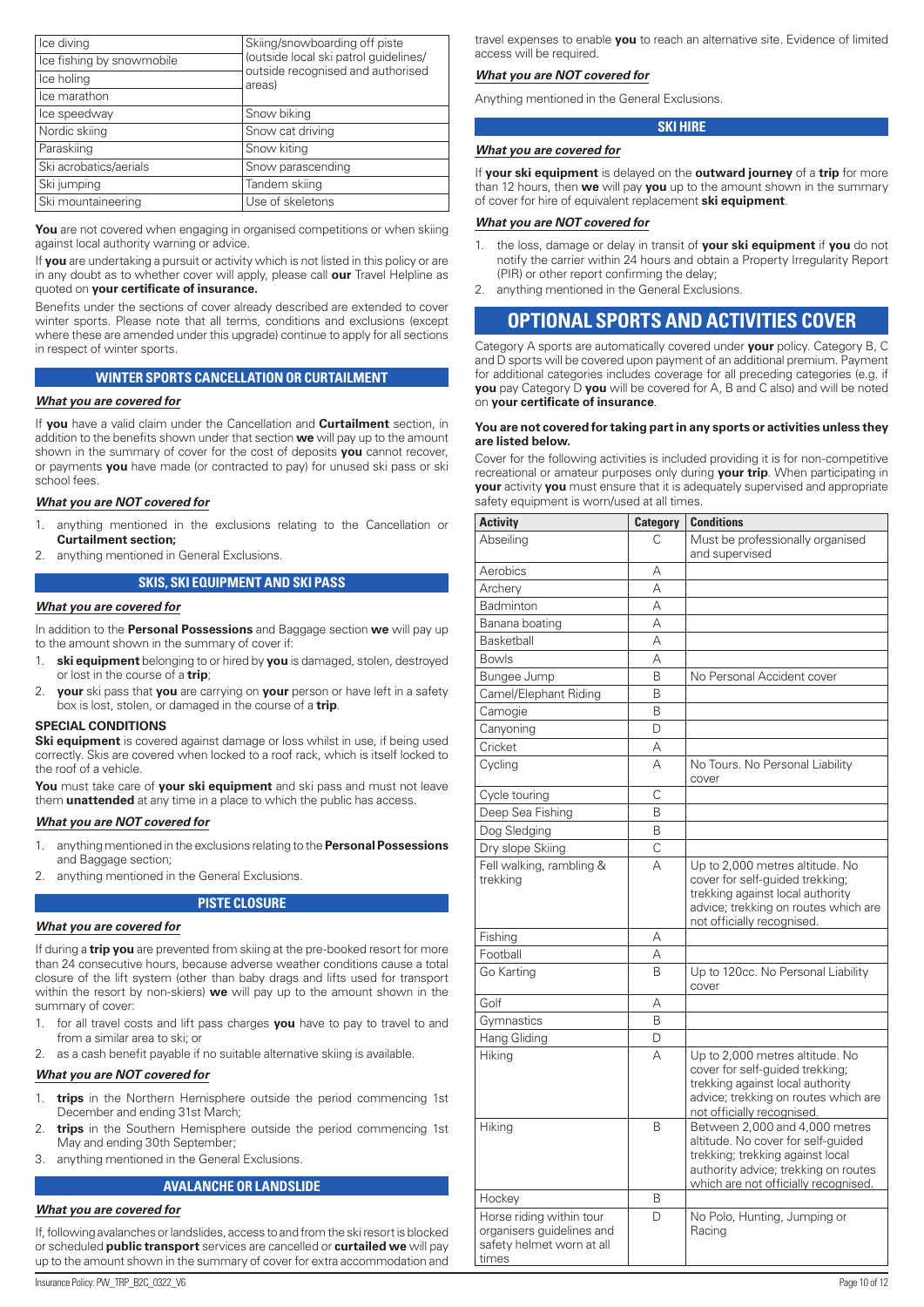| <b>Activity</b>                   | <b>Category</b>    | <b>Conditions</b>                                                                                                                                                                                                    |
|-----------------------------------|--------------------|----------------------------------------------------------------------------------------------------------------------------------------------------------------------------------------------------------------------|
| Hot Air Ballooning                | В                  | As a passenger only                                                                                                                                                                                                  |
| Hydro Zorbing                     | B                  |                                                                                                                                                                                                                      |
| Hurling                           | B                  |                                                                                                                                                                                                                      |
| Husky rides                       | A                  |                                                                                                                                                                                                                      |
| Ice-skating                       | A                  | Rink only                                                                                                                                                                                                            |
| Jet skiing                        | А                  |                                                                                                                                                                                                                      |
| Kite surfing                      | А                  |                                                                                                                                                                                                                      |
| Land Yachting                     | D                  |                                                                                                                                                                                                                      |
| Marathon                          | А                  |                                                                                                                                                                                                                      |
| <b>Martial Arts</b>               | B                  | Training only and non-contact                                                                                                                                                                                        |
| Motorcycling                      | B                  | Over 55cc and under 250cc only as<br>a rider or passenger when wearing<br>a helmet, providing the rider holds<br>an appropriate UK motorcycle<br>licence. No racing, no off-roading.<br>No Personal Liability cover. |
| Mountain biking                   | C                  | Excluding competition/racing                                                                                                                                                                                         |
| Paddle boarding                   | А                  |                                                                                                                                                                                                                      |
| Paragliding                       | $\overline{\rm c}$ |                                                                                                                                                                                                                      |
| Parasailing                       | C                  |                                                                                                                                                                                                                      |
| Parascending                      | C                  | No Personal Liability cover                                                                                                                                                                                          |
| Pony or horse trekking            | А                  | Guided treks only                                                                                                                                                                                                    |
| Racket ball                       | А                  |                                                                                                                                                                                                                      |
| Rafting, canoeing and<br>kayaking | B                  | including white water up to grade 3.<br>No Personal Liability cover                                                                                                                                                  |
| Rafting, canoeing and<br>kayaking | C                  | including white water up to grade 4.<br>No Personal Liability cover                                                                                                                                                  |
| Rafting, kayaking and<br>canoeing | А                  | No white water                                                                                                                                                                                                       |
| Rambling                          | А                  |                                                                                                                                                                                                                      |
| Reindeer sledging                 | A                  | As a passenger only, professionally<br>organised and supervised                                                                                                                                                      |
| Roller skating                    | А                  |                                                                                                                                                                                                                      |
| Rounders                          | А                  |                                                                                                                                                                                                                      |
| Rugby                             | B                  |                                                                                                                                                                                                                      |
| Running/running 10kms             | А                  |                                                                                                                                                                                                                      |
| Safari                            | B                  | Not involving use of firearms (not<br>walking safari)                                                                                                                                                                |
| Sand Boarding                     | C                  |                                                                                                                                                                                                                      |
| Sand Yachting                     | C                  |                                                                                                                                                                                                                      |
| Scenic helicopter rides           | A                  | As a passenger only, orofessionally<br>organised and supervised                                                                                                                                                      |
| Scuba Diving<br>Scuba Diving*     | А<br>D             | To a depth of 18 metres<br>Depth of between 18 and 30 metres<br>if BSAC, PADI, DIWA, SSI or SAA<br>member                                                                                                            |
| Sea Canoeing                      | B                  |                                                                                                                                                                                                                      |
| Show Jumping                      | D                  |                                                                                                                                                                                                                      |
| Skateboarding                     | А                  |                                                                                                                                                                                                                      |
| Snooker, pool and billiards       | А                  |                                                                                                                                                                                                                      |
| Snorkelling                       | А                  |                                                                                                                                                                                                                      |
| Squash                            | А                  |                                                                                                                                                                                                                      |
| Surfing                           | А                  | No Personal Liability cover                                                                                                                                                                                          |
| Swimming                          | А                  | Must be undertaken in a pool, inland<br>waters or coastal waters within a 12<br>mile limit from land                                                                                                                 |
| Table tennis                      | А                  |                                                                                                                                                                                                                      |
| Tennis                            | А                  |                                                                                                                                                                                                                      |
| Trekking                          | B                  | Between 2,000 and 4,000 metres<br>altitude. No cover for self-guided<br>trekking; trekking against local<br>authority advice; trekking on routes<br>which are not officially recognised.                             |
| Triathlon - Road Bike             | B                  |                                                                                                                                                                                                                      |
| Volleyball<br>Water polo          | А<br>А             |                                                                                                                                                                                                                      |
| Water skiing                      | А                  | Must be inland waters or coastal<br>waters within a 12 mile limit from<br>land. No Personal Liability cover                                                                                                          |
| Windsurfing                       | А                  | Must be inland waters or coastal<br>waters within a 12 mile limit from<br>land. No Personal Liability cover                                                                                                          |

| <b>Activity</b>                          | <b>Category</b> | <b>Conditions</b>                                                                                                                               |
|------------------------------------------|-----------------|-------------------------------------------------------------------------------------------------------------------------------------------------|
| Work Abroad                              |                 | No Personal Liability or Personal<br>Accident cover. Manual work will<br>be ground level only and involving<br>no wild animals or no machinery. |
| Yachting, boating, sailing<br>and rowing | А               | Must be inland waters or coastal<br>waters within a 12 mile limit from<br>land. No Personal Liability cover                                     |
| Zip lining                               |                 |                                                                                                                                                 |

\*When **you** have paid the appropriate additional premium for Scuba diving at any depth the following endorsement applies:

SCUBA diving to a maximum depth of 30 metres will be covered provided that **you** hold a British Sub Aqua Club (B.S.A.C.) or equivalent certificate of proficiency for the dive being undertaken or **you** are under the direct supervision of a qualified instructor; are diving with proper equipment and not contrary to B.S.A.C. codes of good practice; are not solo/ cave/wreck diving; are not diving for hire or reward; are not diving within 24 hours of flying or flying within 24 hours of diving and are not suffering from any **medical condition** likely to impair **your** fitness to dive.

# **GENERAL CONDITIONS APPLICABLE TO ALL SECTIONS**

- 1. **You** must cooperate with **us** and provide **us** with any documentation or information **we** ask for, to evaluate **your** claim or to seek reimbursement from a third party. **We** will not pay any claim unless **you** cooperate with **us**.
- 2. All receipts must be retained and produced in the event of a claim. **Your** claim may be rejected if receipts are not produced.
- 3. If **we** require any medical certificates, information, evidence and receipts, these must be obtained by **you** at **your** expense.
- 4. If at the time of any incident giving rise to a claim under this policy there is other insurance covering the same loss, **we** will not pay more than **our** proportional share apart from a personal accident claim, which will be paid in full.
- 5. In the event of a claim, if **we** require a medical examination **you** must agree to this and in the event of death **we** are entitled to a post mortem examination, both at **our** expense.
- 6. **You** must take steps to recover any lost or stolen article.
- 7. **You** must take steps to avoid or minimise any loss or damage likely to give rise to a claim under this policy. **You** must act as if **you** are not insured.
- 8. **We** will make every effort to provide all services stated in this document. Remote geographical locations or unforseeable adverse local conditions may affect normal service.
- 9. **We** may at any time pay **our** full liability under this policy after which **we** will have no further liability.
- 10. If any claim is found to be fraudulent in any way this policy will not apply and all claims related or subsequent to the fraud will not be paid.
- 11. **You** must follow any recommendations, laws or regulations made by any government or other authority both before and during the period of insurance, including government regulations that **you** must not travel and leave the **United Kingdom** during a pandemic lockdown situation. If **you** choose to travel against **United Kingdom** Government lockdown travel regulations, outside of Foreign, Commonwealth and Development Office travel advice, **you** will not be covered for any claim **you** make.
- 12. Unless some other law is agreed in writing, this policy is governed by English law. If there is a dispute, it will only be dealt with in the courts of England or of the country within the **United Kingdom** in which **your** main residence is situated.

# **GENERAL EXCLUSIONS APPLICABLE TO ALL SECTIONS**

**We** will not pay anything directly or indirectly caused by:

- 1. **You** being under the influence of alcohol to such an extent that it impairs **your** physical ability and/or judgement; or **you** being under the influence of drugs (unless prescribed by a doctor); alcoholism, any other alcohol related illness or drug addiction;
- 2. **Your** suicide, deliberately injuring yourself or **you** exposing yourself to needless danger (unless **you** are trying to save someone's life);
- 3. **You** suffering from, or transmitting, a sexually transmitted disease;
- 4. **you** climbing on top of, or jumping from a vehicle or jumping from a building or balcony, or sitting, planking, balconing, owling or lying on any external part of any building, or climbing or moving from any external part of any building to another (apart from stairs, ramps or walkways) and falling regardless of the height, unless **your** life is in danger or **you** are attempting to save human life;
- 5. **you** fighting, except in self-defence;
- air travel (other than as a fare-paying passenger on a regular scheduled airline or licenced charter aircraft);
- 7. bankruptcy/liquidation of any tour operator, travel agent or transportation company;